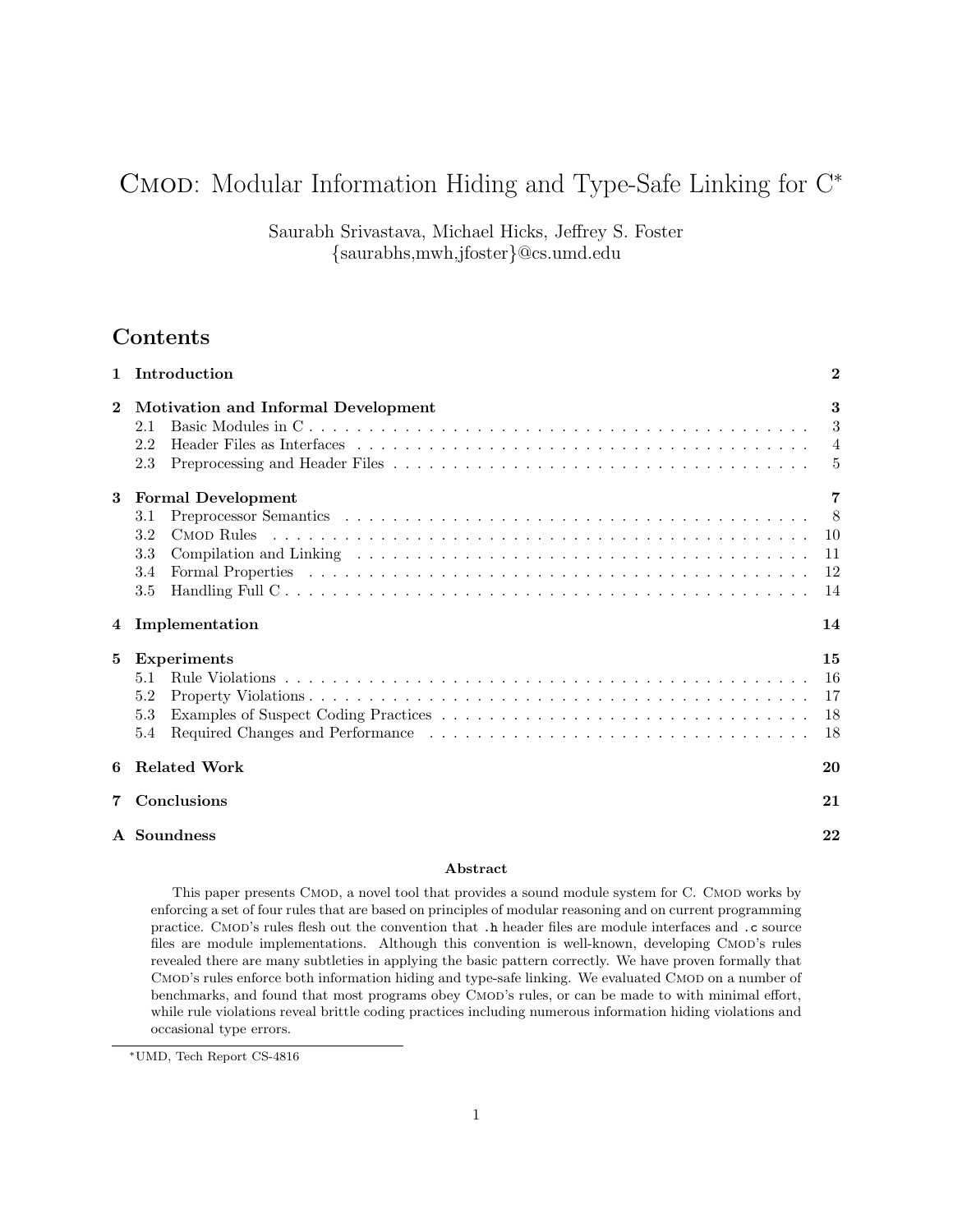# 1 Introduction

Module systems allow large programs to be constructed from smaller, potentially reusable components. The hallmark of a good module system is support for *information hiding*, which allows components to conceal internal structure, while still enforcing type safety across components. This combination allows modules to be safely written and reasoned about in isolation, enhancing the reliability of software [29].

While many modern languages define full-featured module systems (such as ML [3, 20], Haskell [14], Ada [1], and Modula-3 [10]), the C programming language—still the most common language for operating systems, network servers, and other critical infrastructure—lacks direct support for modules. Instead, programmers typically think of .c source files as implementations and use .h header files (containing type and data declarations) as interfaces. Textually including a .h file via the #include directive is akin to "importing" a module.

Many experts recommend using this basic pattern [2, 15, 16, 17, 19], but their recommendations are incomplete and, as it turns out, insufficient. To our knowledge, the basic pattern has not been previously developed to the point that proper information hiding and type safety are provable consequences. As a result, programmers may be unaware of (or ignore) the subtleties of using the pattern correctly, and thus may make mistakes (or cut corners), since the compiler and linker provide no enforcement. The result is the potential for type errors and information hiding violations, which degrade programs' modular structure, complicate maintenance, and lead to defects.

As a remedy to these problems, this paper presents CMOD, a novel tool that provides a sound module system for C by enforcing four rules that flesh out C's basic modularity pattern. In other words, CMOD aims to enable safe modular reasoning while matching existing programming practice as much as possible. We have proven formally that CMOD's four rules ensure that C programs obey information hiding policies implied by interfaces, and that programs are type safe at link time.<sup>1</sup> To our knowledge, CMOD is the first system to enforce both properties for standard C programs. Related approaches (Section 6) either require linguistic extensions (e.g., Knit [27] and Koala [30]) or enforce type safety but not information hiding (e.g., CIL [24] and  $C_{++}$  "name mangling").

To evaluate how well CMOD matches existing practice while still strengthening modular reasoning, we ran Cmod on a suite of programs cumulatively totaling 440K lines of code split across 1263 files. We found that most programs generally comply with Cmod's rules, and fixing the rule violations typically requires only minor changes. Rule violations revealed many information hiding errors, several typing errors, and many cases that, although not currently bugs, make programming mistakes more likely as the code evolves. These results suggest that CMOD can be applied to current software at relatively low cost while enhancing its safety and maintainability.

In summary, the contributions of this paper are as follows:

• We present a set of four rules that makes it sound to treat header files as interfaces and source files as implementations (Section 2). To our knowledge, no other work fully documents a set of programming practices that are sufficient for modular safety in C. While this work focuses on C, our rules should also apply to languages that make use of the same modularity convention, such as C++, Objective C, and Cyclone [12].

• We give a precise, formal specification of our rules and prove that they are sound, meaning that programs that obey the rules follow the abstraction policies defined by interfaces and are type safe at link time (Section 3).

• We present our implementation, CMOD (Section 4), and describe the results of applying it to a set of benchmarks (Section 5). CMOD found numerous information hiding violations and several typing errors, among other brittle coding practices, and it was generally easy to bring code into compliance with CMOD.

<sup>&</sup>lt;sup>1</sup>Throughout this paper, when we say type safety, we mean that types of shared symbols match across modules. C programmers can still violate type safety in other ways, e.g., by using casts. This could be addressed by using CCured [23] or Cyclone [12], which should combine seamlessly with CMOD.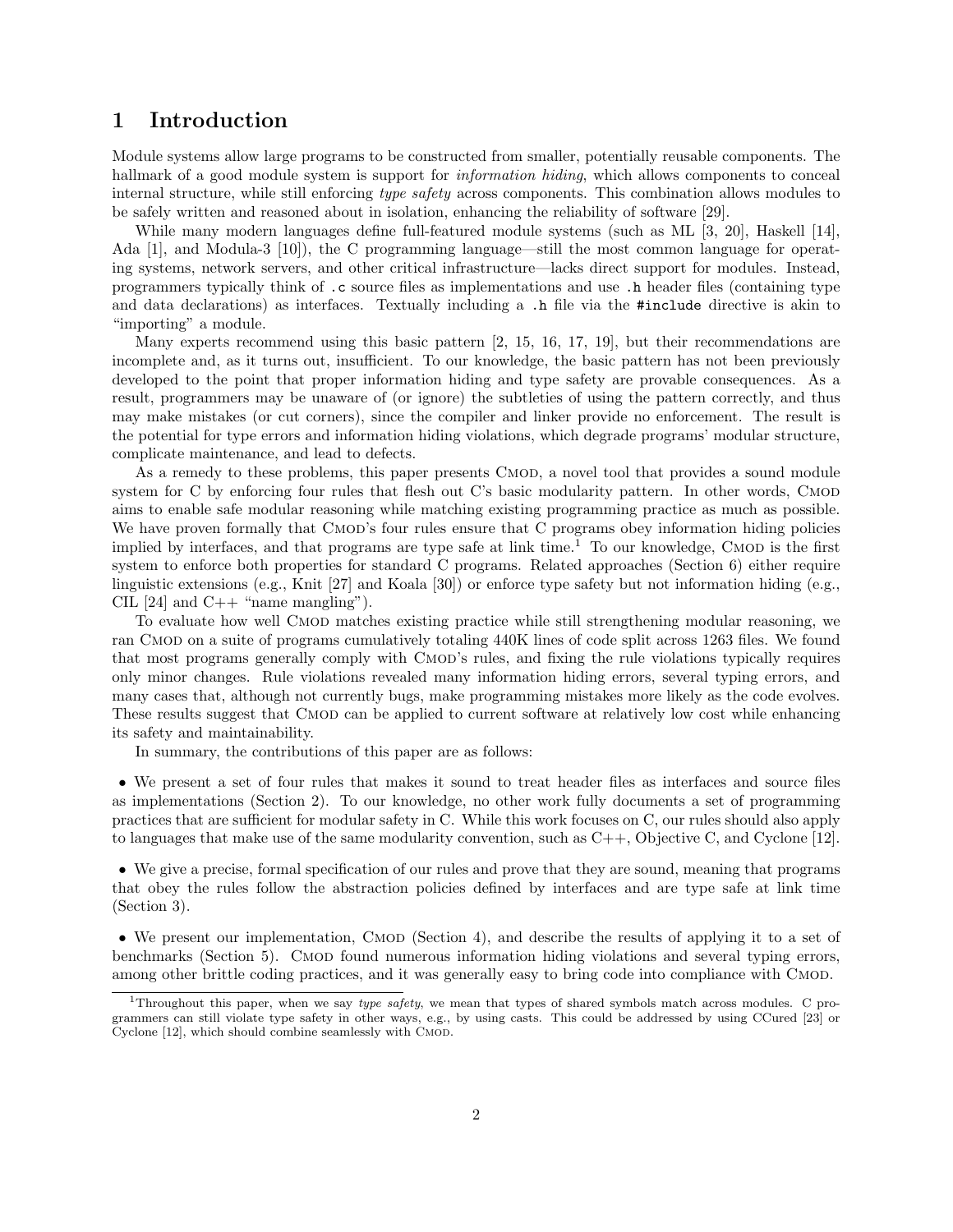|   | bitmap.h                                          |    | main.c                  |
|---|---------------------------------------------------|----|-------------------------|
|   | struct BM:                                        | 10 | $\#$ include "bitmap.h" |
| 2 | void init (struct $BM *$ );                       | 11 |                         |
| 3 | void set (struct $BM *$ , int);                   | 12 | int main(void) $\{$     |
|   |                                                   | 13 | struct BM *bitmap;      |
|   |                                                   | 14 | init (bitmap);          |
|   | bitmap.c                                          | 15 | set(bitmap, 1);         |
|   |                                                   | 16 | $\cdots$                |
| 4 | $\#$ include "bitmap.h"                           | 17 |                         |
| 5 |                                                   |    |                         |
| 6 | struct $BM \{ int data; \}$ ;                     |    |                         |
| 7 | <b>void</b> init (struct $BM *map)$ { }           |    |                         |
| 8 | void set (struct BM *map, int bit) $\{ \dots \}$  |    |                         |
| 9 | <b>void</b> private ( <b>void</b> ) $\{ \dots \}$ |    |                         |

Figure 1: Basic C Modules

# 2 Motivation and Informal Development

In most module systems, a module M consists of an *interface*  $M_I$  that declares exported values and types, and an *implementation*  $M<sub>S</sub>$  that defines everything in  $M<sub>I</sub>$  and may contain other, private definitions. Any component that wishes to use values in  $M_S$  relies only on  $M_I$ , and not on  $M_S$ . The compiler ensures that  $M<sub>S</sub>$  implements  $M<sub>I</sub>$ , meaning that it exports any types and symbols in the interface. These features ensure separate compilation when module implementations are synonymous with compilation units.

There are two key properties that make such a module system safe and effective. First, clients depend only on interfaces rather than particular implementations:

**Property 2.1 (Information Hiding)** If  $M_S$  defines a symbol g, then other modules may only access g if it appears in  $M_I$ . If  $M_I$  declares an abstract type t, no module other than  $M_S$  may use values of type t concretely.

This property makes modules easier to reason about and reuse. In particular, if a client successfully compiles against interface  $M_I$ , it can link against any module that implements that  $M_I$ , and  $M_S$  may safely be changed as long as it still implements  $M_I$ .

Second, linking a client of interface  $M_I$  with an implementation  $M_S$  of  $M_I$  must be type-safe:

**Property 2.2 (Type-Safe Linking)** If module  $M_S$  implements  $M_I$  and module  $N_S$  is compiled to use  $M_I$ , then the result of linking  $M_S$  and  $N_S$  is type-safe.

The goal of CMOD is to ensure that C modules obey these two properties. Our starting place is the well-known C convention in which .c source files act as separately-compiled implementations, and .h header files act as interfaces [2, 15, 16, 17, 19].

#### 2.1 Basic Modules in C

Figure 1 shows a simple C program that follows the modularity convention. In this code, header bitmap.h acts as the interface to bitmap.c, whose functions are called by main.c. The header contains an abstract declaration of type struct BM and declarations of the functions init and set. To use bitmap.h as an interface, the file main.c "imports" it with #include "bitmap.h", which the preprocessor textually replaces with the contents of bitmap.h. At the same time, bitmap.c also invokes #include "bitmap.h" to ensure its definitions match the header file's declarations.

This program is both type-safe and properly hides information. Since both main.c and bitmap.c include the same header, the C compiler ensures that the types of init and set match across the files. Furthermore, main.c never refers to the symbol private and does not assume a definition for struct BM (treating it abstractly), since neither appears in bitmap.h.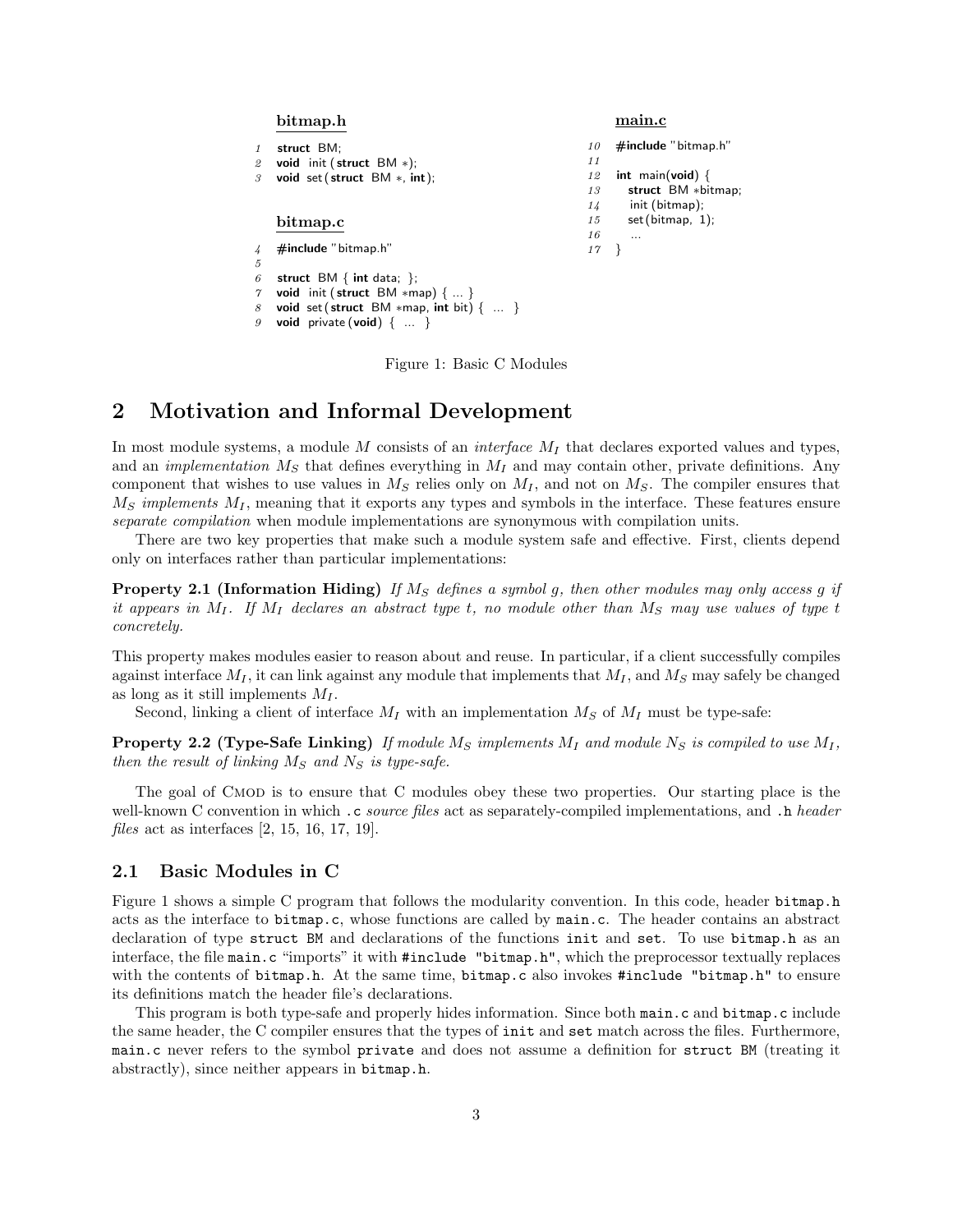```
bitmap.h
1 struct BM;
2 void init ( struct BM ∗);
3 void set ( struct BM ∗, int);
    bitmap.c
4 /∗ bitmap.h not incl . ∗/
5
6 struct BM { int data; };
\gamma8 /* inconsistent decl. */
9 void init (struct BM ∗map,
10 int val) \{ ... \}11 void set (struct BM *map,
12 int bit) \{ ... \}13 void private (void) \{ ... \}main.c
                                                14 #include "bitmap.h"
                                                15
                                                16 /∗ bad symbol imports ∗/
                                                17 extern void private (void);
                                                18
                                                19 /* violating type abstr. */
                                               20 struct BM { int ∗data; };
                                                21
                                                22 int main(void) {
                                                23 struct BM bitmap;
                                                24 init (&bitmap);
                                                25 set(&bitmap);
                                                26 private ();
                                                27 bitmap.data = ...;
                                                28 ...
                                                29 }
```
Figure 2: Violations of Rules 1 and 2

#### 2.2 Header Files as Interfaces

One of the key principles illustrated in Figure 1 is that symbols are always shared via interfaces. In the figure, header bitmap.h acts as the interface to bitmap.c. Clients #include the header to refer to bitmap.c's symbols, and **bitmap.c** includes its own header to make sure the types match in both places [17, 19]. CMOD ensures that linking is mediated by an interface with the following rule:

Rule 1 (Shared Headers) Whenever one file links to a symbol defined by another file, both files must include a header that contains the type of that symbol.

The C compiler and linker do not enforce this rule, so programmers sometimes fail to use it in practice. Figure 2 illustrates some of the common ways the rule is violated, based on our experience (Section 5). One common violation is for a source file to fail to include its own header, which can lead to type errors. In Figure 2, bitmap.c does not include bitmap.h, and so the compiler does not discover that the defined type of init (line 9) is different than the type declared in the header (line 2).

Another common violation is to import symbols directly in .c files by using extern, rather than by including a header. In the figure, line 17 declares that private is an external symbol, allowing it to be called on line 26 even though it is not mentioned in bitmap.h. This violates information hiding, preventing the author of bitmap.c from easily changing the type of, removing, or renaming this function. It may also violate type safety; i.e., when a local extern declaration assigns the wrong type to a symbol. We have seen both problems in our experiments. One way that the author of bitmap.c could prevent such problems would be to declare private as static, making it unavailable for linking. However, programmers often fail to do so. In some cases this is an oversight, and in some cases this is because the symbol should be available for linking to some, but not all, files.

Rule 1 admits several useful coding practices. One common practice is to use a single header as an interface for several source files (as opposed to one header per source file, as in the example). For example, the standard library header stdio.h often covers several source files. To adhere to Rule 1, each source file would #include "stdio.h". Another common practice is to have several headers for a single source file, to provide "public" and "private" views of the module [19]. In this case the source file would include both headers, while clients would include one or the other.

The last error in Figure 2 is in main.c, which violates the information hiding policy of bitmap.h by defining struct BM on line 20. In this case the violation results in a type error since the definitions on lines 6 and 20 do not match. Rule 1 does not prevent this problem because it refers to symbols and not types. Our solution is to treat type definitions in a manner similar to how the linker treats symbols. The linker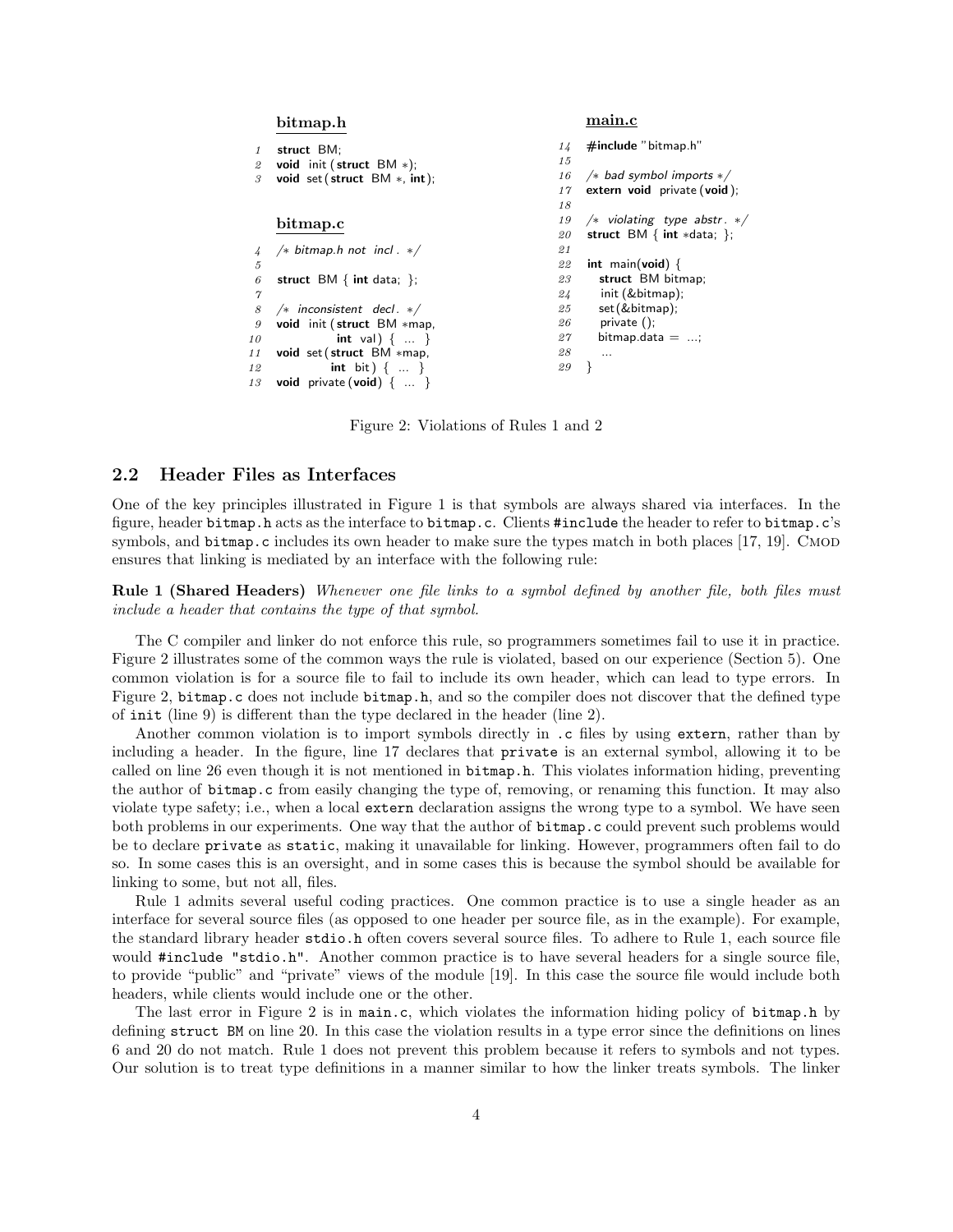| bitmap.h                        | config.h                                     |  |
|---------------------------------|----------------------------------------------|--|
| #ifdef COMPACT                  | $\#$ ifndef $\angle$ CONFIG $\angle$ H<br>18 |  |
| struct $BM \{ int map; \}$ ;    | #define _CONFIG_H<br>19                      |  |
| $#$ else                        | $\#$ ifdef __BSD__<br>20                     |  |
| struct $BM \{ int *map; \}$ ;   | #undef COMPACT<br>21                         |  |
| $\#$ endif                      | $#$ else<br>22                               |  |
| void init (struct $BM *$ );     | #define COMPACT<br>23                        |  |
| void set (struct $BM *$ , int); | $\#$ endif<br>24                             |  |
|                                 | $#$ endif<br>25                              |  |
| bitmap.c                        |                                              |  |
|                                 | main.c                                       |  |
| $\#$ include "config.h"         |                                              |  |
| $\#$ include "bitmap.h"         | $\#$ include "config.h"<br>26                |  |
|                                 |                                              |  |
|                                 | $\#$ include "bitmap.h"<br>27                |  |
| #ifdef COMPACT                  | 28                                           |  |
| $/*$ defn's of                  | int main(void) $\{$<br>29                    |  |
| init (), set () $*/$            | struct BM *bmap;<br>30                       |  |
| $#$ else                        | $init$ (bmap);<br>31                         |  |
| $/* alt. defn's of$             | set(bmap, 1);<br>32                          |  |
| init (), set () $*/$            | 33<br>$\cdots$                               |  |

 $\texttt{gcc}$  -c  $-D$ \_BSD\_\_ bitmap.c  $\texttt{gcc}$  -c -D<sub>--</sub>BSD<sub>--</sub> main.c

Figure 3: Using the Preprocessor for Configuration

requires in general that only one file define a particular function or global variable name. This ensures there is no ambiguity about the definition of a given symbol during linking. Likewise for types, we can require that there is only one definition of a type that all modules "link against," in the following sense.

We say that a type definition is *owned* by the file in which it appears. If the type definition occurs in a header file (and hence is owned by the header), then the type is transparent, and many modules may know its definition. In this case, "linking" occurs by including the header. Alternately, if the type definition appears in a source file (and hence is owned by that file), then the type is abstract, and only the module that implements the type's functions should know its definition. Cmod requires that a type have only one owner, thus forbidding the example in Figure 2:

Rule 2 (Type Ownership) Each type definition in the linked program must be owned by exactly one source or header.

Notice that this rule is again somewhat flexible, allowing a middle-ground between abstract and transparent types. In particular, this rule allows a "private" header to reveal a type's definition while a "public" header keeps it abstract. Files that implement the type and its functions include both headers, and those that use it abstractly include only the public one.

This notion of ownership makes sense for a global namespace in which type and variable names have a single meaning throughout a program. For variables, the static qualifier offers some namespace control, but C provides no corresponding notion for type names. While we could imaging supporting a static notion for types, we use our stronger rule because it is simple to implement, and we have found programmers generally follow this practice.

#### 2.3 Preprocessing and Header Files

Rules 1 and 2 form the core of Cmod's enforcement of type safety and information hiding. However, for these rules to work properly, we must account for the actions of the preprocessor.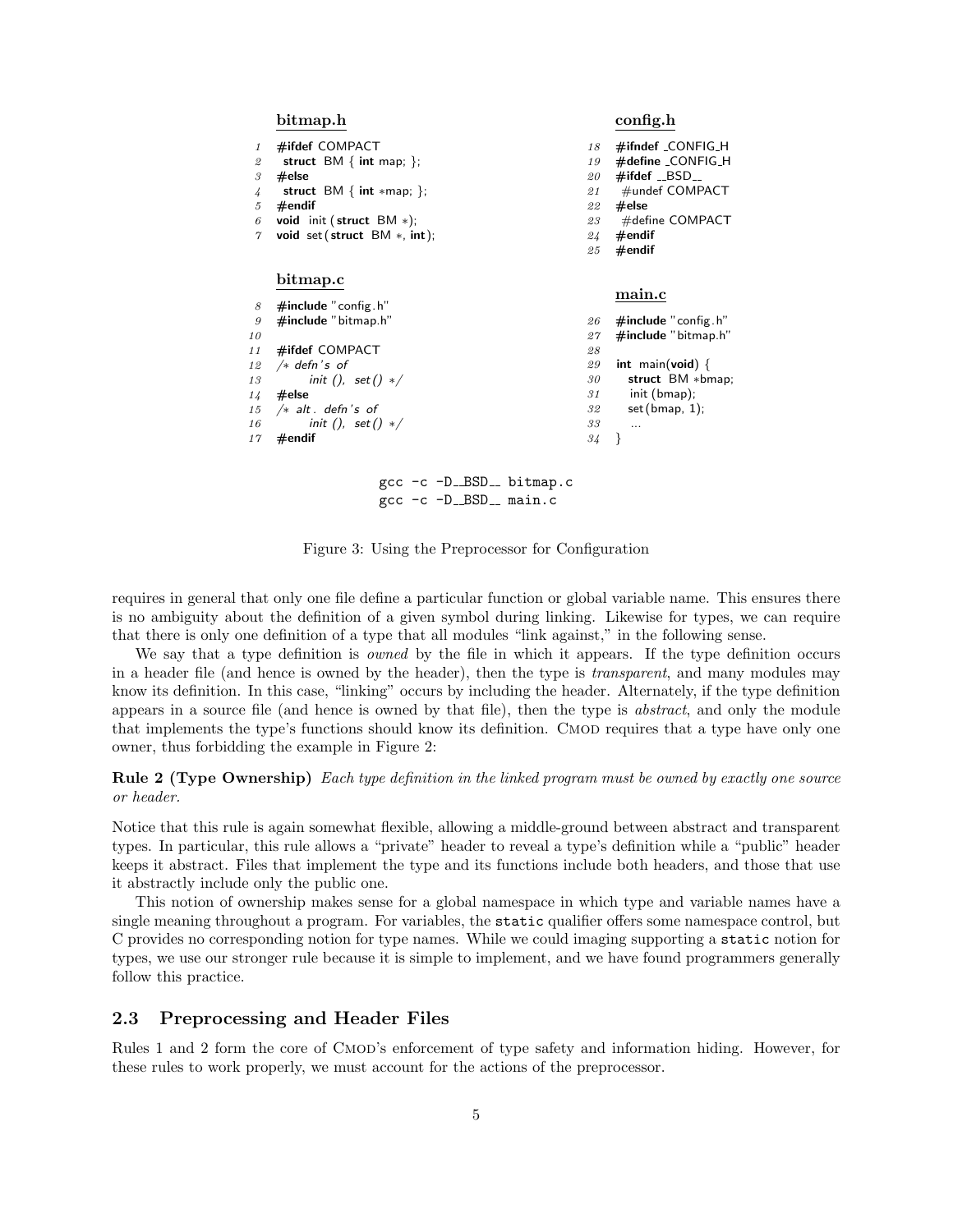Consider the code shown in Figure 3, which modifies our example from Figure 1 to represent bitmaps in one of two ways (lines 1–5), depending on whether the COMPACT macro has been previously defined (line 21 or 23). The value of COMPACT itself depends on whether \_BSD\_ is set, which is determined by the initial preprocessor environment when the compiler is invoked (more on this below). In general, we say that a file  $f_1$  depends on file  $f_2$  when  $f_1$  uses a macro set by  $f_2$ . Here, bitmap.h depends on config.h.

Such preprocessor-based dependencies are very useful, since they allow programs to be configured for different circumstances. Unfortunately, they can unintentionally cause a header to be preprocessed differently depending on where it is included. In Figure 3, if we were to swap lines 8 and 9 but leave lines 26 and 27 alone, then bitmap.c and main.c may have different, incompatible definitions of struct BM. Thus, the preprocessor can undermine type safety and information hiding, even given Rules 1 and 2.

To solve this problem, we define two additional rules that aim to enforce the following principle:

**Principle 2.3 (Consistent Interpretation)** Each header in the system must have a consistent interpretation, meaning that whenever modules linked together include a common header, the result of preprocessing the header is the same in both modules.

Enforcing this principle allows us to keep Rules 1 and 2 simple, and it makes it easier for programmers to reason about headers, since their meaning is less context-dependent (though not entirely, as we discuss below). The first new rule to enforce this principle is:

Rule 3 (Vertical Independence) With the exception of a designated, initial config.h, header file inclusion must be vertically independent.

We say two header files are *vertically dependent* if one depends on the other and both are #included by the same source. In the example, bitmap.h is vertically dependent on config.h. Vertical dependencies are encouraged by some coding style guides [2], but we forbid them because they add unnecessary complication. In particular, the programmer must remember to always include the headers together, in some particular order. We believe a better practice is to convert vertical dependencies into *horizontal dependencies*, which are more self-contained. We say that two header files are *horizontally dependent* if one of the headers is dependent on and #includes the other. A horizontal dependency adheres to Principle 2.3 because a header always "carries along" the other headers on which it depends, ensuring a consistent interpretation.

If we wanted to remove the vertical dependency in the example, we could convert it to a horizontal dependency by moving line 8 just prior to line 1. However, notice that then config.h would be included twice in main.c, once directly and once via bitmap.h. The double inclusion is harmless because of the #ifndef pattern [11, 5] beginning on line 18, which causes any duplicate file inclusions to be completely ignored. Our semantics assumes no duplicate inclusion, and we check that it holds for our benchmarks.

Although we feel that vertical dependencies are bad practice in general, the headers in many large programs are vertically dependent on a config.h header. CMOD allows these dependencies as long as config.h is always included *first*. This ensures other included headers are consistently interpreted with respect to it. This is easy for the programmer to remember and for CMOD to check.

Preventing vertical dependencies solves one problem with the preprocessor, but we also need to reason about the initial preprocessor environment. Recall that the  $\text{LBSD}_-$  flag used in lines 20–24 is not set within the file. Instead, it is either supplied by the system or set by a -D command-line argument to the compiler. If bitmap.c were compiled with this flag set and main.c were compiled without it, then the two inclusions of bitmap.h (lines 9 and 27) would produce different representations for type struct BM. We can prevent this by enforcing the following rule:

#### Rule 4 (Environment Compatibility) All files linked together must be compiled in a consistent preprocessor environment.

By consistent we mean that for any pair of linked files that depend on a macro M, the macro must be defined or undefined identically in the initial preprocessor environments for each file. Processing each module in a consistent environment ensures that all of its included headers (which by Rule 3 are not vertically dependent) are interpreted the same way everywhere, following Principle 2.3.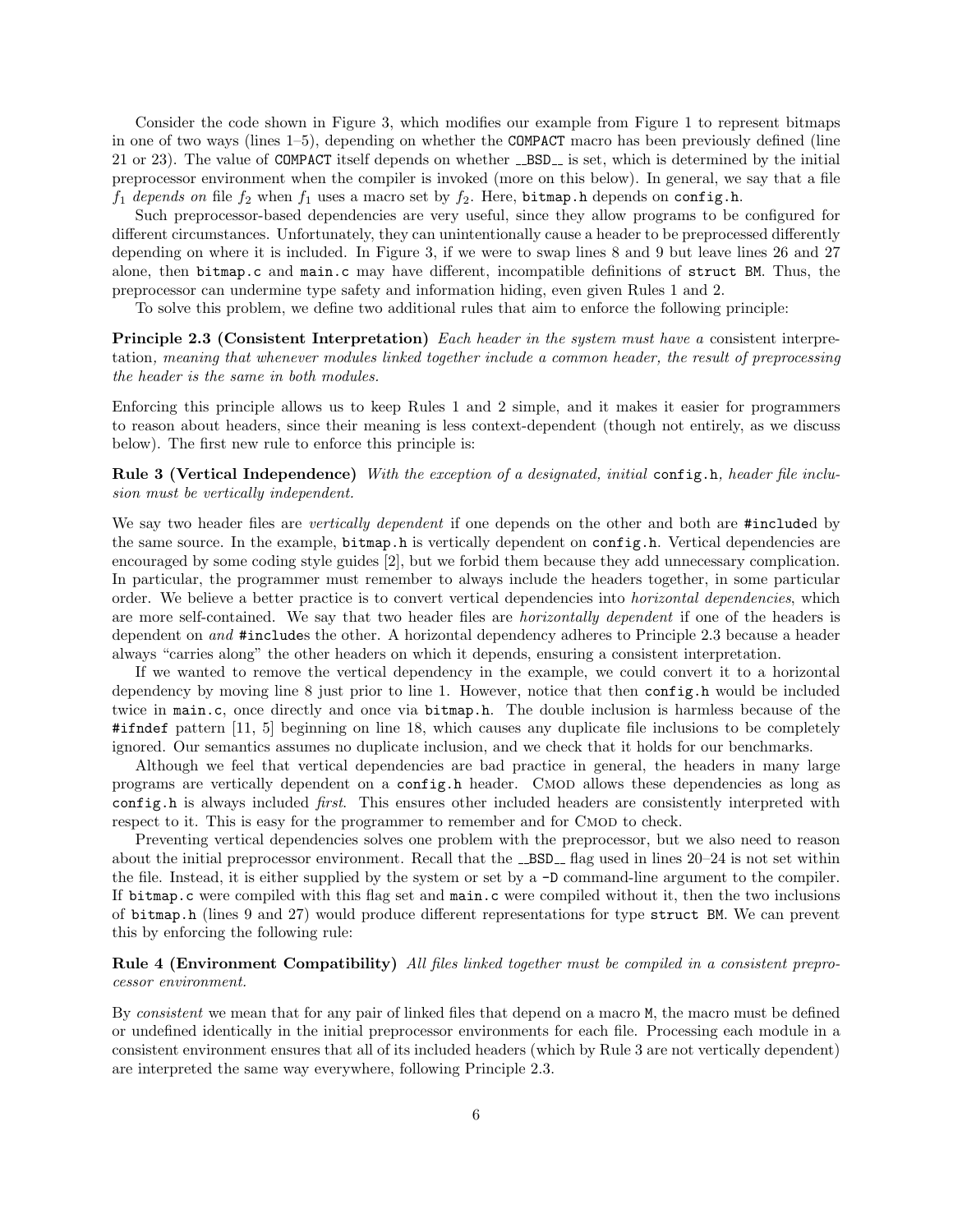| program $\mathcal{P} ::= \cdot   f \circ \mathcal{P}$ |  |                                                                           |
|-------------------------------------------------------|--|---------------------------------------------------------------------------|
| fragment $f := \cdot   s, f$                          |  |                                                                           |
| statements $s ::= c   d$                              |  |                                                                           |
|                                                       |  | preproc. commands $c ::=$ include $h  $ def $m  $ undef $m$               |
|                                                       |  | ifdef m then f else f                                                     |
|                                                       |  | definitions $d ::= \text{let } g : \tau = e \mid \text{extern } g : \tau$ |
|                                                       |  | let type $t = \tau$   type $t$                                            |
|                                                       |  | terms $e ::= n   \lambda y : \tau e   e e   y   q$                        |
|                                                       |  | types $\tau$ ::= t   int   $\tau \rightarrow \tau$                        |
|                                                       |  |                                                                           |
| $m \in$ macro names                                   |  | $q \in \text{global var. names}$                                          |
|                                                       |  |                                                                           |
| $h \in \text{file names}$                             |  | $t \in$ type names                                                        |

Figure 4: Source Language

Rules 3 and 4 allow a program as a whole to be parameterized by config.h and the initial preprocessor environment. In essence, the program can be considered a very large functor [26]. Thus while CMOD allows individual headers to be parameterized, they must be consistently interpreted throughout the program. We have rarely found this to be a problem in practice. Since a .h file acting as an interface represents a .c file that is typically compiled once, there is usually little reason to interpret the .h file differently in different contexts. We have found two exceptions in practice. The first is to support context-dependent information hiding by including or not including certain prototypes based on #ifdefs. While CMOD disallows this practice, one can use separate header files instead [19]. The second case is to #include a .h file containing parameterized code definitions (akin to a functor application) instead of using the file as an interface. This situation is rare, and so we do not handle it specially, though this may be an interesting future direction.

Note that while enforcing Principle 2.3 ensures headers are consistently interpreted, this does not imply that a header means the same thing wherever it is included. This is because a header is likely to refer to type definitions that precede it, and, more rarely, variable definitions if the header contains static (possibly inline) functions, or macro definitions that include code. Rule 2 ensures type definitions must always mean the same thing, but there is no such rule for symbols, which can be multiply-defined if declared static. Though it may be desirable to forbid dependencies on symbols, CMOD allows them, for two reasons. First, such dependencies do not impact type safety and information hiding. Second, extending CMOD to track such dependencies would add significant implementation complexity when compared to our current approach (Section 4), and in our experience, dependencies on symbols are rare. We leave such an implementation to future work.

### 3 Formal Development

In this section we formally present CMOD's rules and prove that they are sound. Our rules are defined in terms of the source language in Figure 4. In this language, a source program  $P$  consists of a list of fragments f, each of which represents a separately-compiled source file. Fragments are themselves made up of a list of statements s, which may be either preprocessor commands c or core language definitions  $d$ .

Our preprocessor commands mimic the C preprocessor. The command include  $h$  inserts the fragment contained in file h and then preprocesses it. In our semantics we assume we are given a mapping from include file names to fragments. The commands def  $m$  and undef  $m$  define and undefine, respectively, the preprocessor macro m from that point forward. In our semantics, macros may only be used as boolean flags. The conditional ifdef m then  $f_1$  else  $f_2$  processes  $f_1$  if m is defined, and otherwise processes  $f_2$ . Notice that since each branch is a fragment, it may contain further preprocessor commands.

The C preprocessor includes additional features not found in our language, including macro substitution and conditional forms such as #if and #ifndef. The C language also allows preprocessor commands to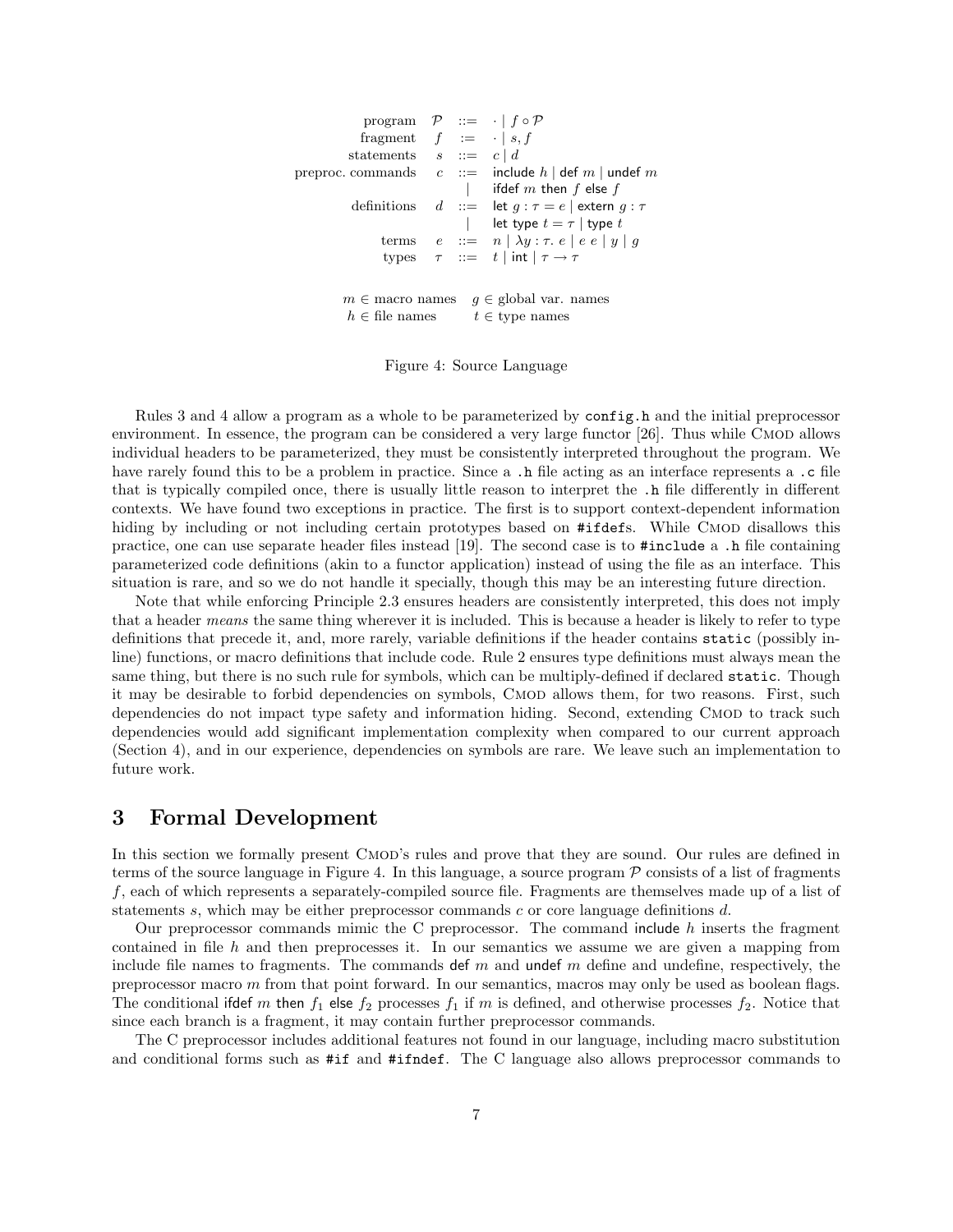occur anywhere in the text of the program, whereas our language forbids preprocessor commands inside of definitions. In Section 3.5, we argue that these additional features do not affect soundness.

Turning to the core language, the definition let  $q : \tau = e$  binds the global name q to term e, which has type  $\tau$ . Terms e are simply-typed lambda calculus expressions that may refer to local variables y or global variables  $g$ . We use the lambda calculus instead of C as our base language because it is type safe and illustrates all of the necessary issues. The command extern  $q : \tau$  declares the existence of global q of type  $\tau$ . This form is used in header files to import a symbol. The command let type  $t = \tau$  defines a named type t to be an alias for  $\tau$ , while type t merely declares that t may be used as a type name. We say that g and t are defined by let g and let type  $t = \tau$  while g and t are declared by extern g:  $\tau$  and type t. Within a program we allow many declarations of a global variable or type name but only one definition. Note that to keep the rules simpler, we do not model static definitions.

#### 3.1 Preprocessor Semantics

Following C, our source language has a two-stage operational semantics. For each fragment, the preprocessor executes all of the preprocessor commands, conceptually producing a fragment consisting only of core language definitions. These fragments are then compiled into object files, which are combined with linking, and then the entire program is evaluated using a standard semantics.

The four Cmod rules are based on the output of an instrumented preprocessor, shown in Figure 5. Rather than perform substitutions to generate a new fragment consisting only of definitions (which would be closer to the semantics of the actual C preprocessor), our semantics constructs an *accumulator*  $A$  that contains both the core language definitions and other information needed to enforce CMOD's rules. In particular, the preprocessor is defined as a relation among states of the form  $\langle h; \mathcal{A}; \Delta; x \rangle$ , where h names the file currently being preprocessed,  $\mathcal A$  is the accumulator,  $\Delta$  is the set of currently-defined macros, and x is either a fragment or a statement.

Each top-level fragment in the program is preprocessed separately. Preprocessing fragment f begins with an initial (possibly empty) set of defined macros  $\Delta_f$ , which in practice is supplied on the command line when the compiler is invoked.  $\Delta_f$  may differ from one fragment to another. The *accumulator* A is a tuple that tracks the preprocessor events that have occurred thus far. The core language program is encoded as three lists in the accumulator:  $N$  maps global variables to their types,  $H$  maps global variables to their defining expressions, and T maps each type name t to its definition  $\tau$ . In T, types are annotated with either the header file h in which the type was defined, or  $\circ$  if it was defined in a source file rather than a header file. The remainder of the accumulator consists of the sets of global variables that have been exported  $(E)$  by defining them with let, imported  $(I)$  by using them in code, and declared  $(D)$  by extern or let; the set of macros  $\mathcal C$  that have possibly been changed (defined or undefined); the set of macros  $\mathcal U$  whose value has been tested; the set of types Z that have been declared; and finally the set of files  $\mathcal I$  that have been included.

Reduction rules are of the form  $\mathcal{F} \vdash \langle h; \mathcal{A}; \Delta; x \rangle \longrightarrow \langle h'; \mathcal{A}'; \Delta'; x' \rangle$ . Here  $\mathcal{F}$  represents the file system, which maps header file names to their corresponding fragments. Preprocessing fragment f begins with an accumulator whose components are all  $\emptyset$  (which we write  $\mathcal{A}_{\emptyset}$ ); an h component set to  $\circ$ ; and a given  $\mathcal F$  and an initial set of defines  $\Delta_f$ .

In the rules in Figure 5, we write  $\mathcal{A}[X \leftarrow^+ x]$  for the accumulator that is the same as A except that its X component has x added to it. We write  $A^{X}$  for the X component of A. All of the rules increase the contents of the accumulator monotonically.

We discuss the preprocessor semantics briefly. [Seq] reduces the first statement in a fragment. We abuse notation and write  $f', f$  as the concatenation of fragments  $f'$  and  $f$ , where  $\cdot, f' = f'$  and  $(s, f'), f'' = f'$  $s,(f',f'')$ . [INCL] looks up file name h in the file system and reduces to the corresponding fragment. It also inserts a special command pop  $h'$  where  $h'$  is the file currently being processed. When the preprocessor finishes reducing h, the [EOH] rule restores the current file to  $h'$ . Notice that the semantics become stuck if a header file is included twice, because then the premise  $h \notin \mathcal{A}^{\mathcal{I}}$  of [INCL] is not satisfied. While nonstandard, this semantics simplifies the rule specification. In practice, programmers mostly use the #ifndef pattern (Section 2.3) to make duplicate file inclusion a no-op; our implementation of Cmod emits a warning if it discovers this practice is not followed.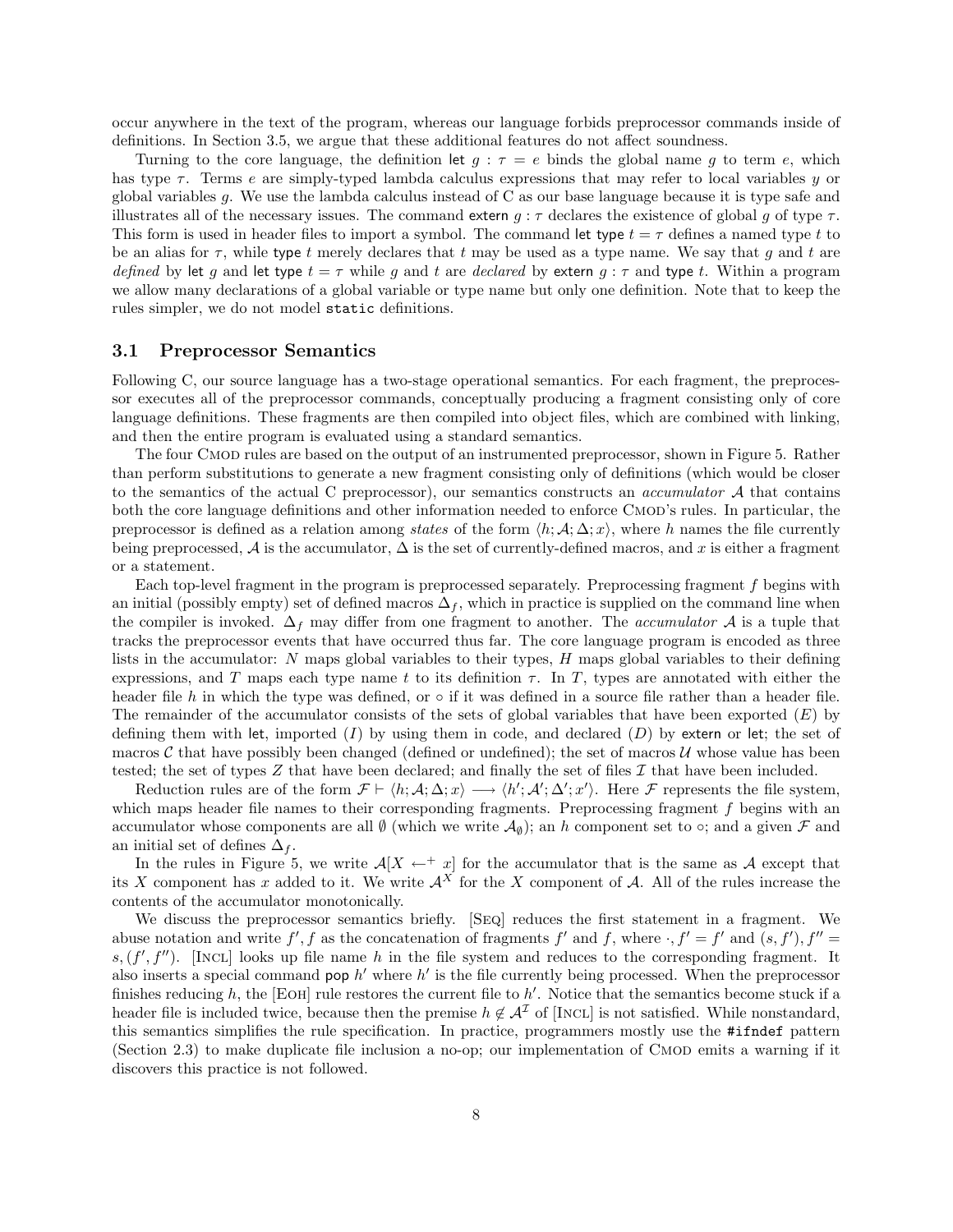symbols N ::= · | g → τ, N heap H ::= · | g → e, H named types T ::= · | t → τ h , T | t → τ ◦ , T exports E ∈ 2 g imports I ∈ 2 g symbol decls D ∈ 2 g macro changes C ∈ 2 m macro uses U ∈ 2 m type decls Z ∈ 2 t includes I ∈ 2 h accumulator A = (C, I, T, I, Z, E, N, D, U, H) file system F : h → f defines ∆ ∈ 2 m

$$
[\text{Seq}] \frac{\mathcal{F} \vdash \langle h; \mathcal{A}; \Delta; s \rangle \longrightarrow \langle h; \mathcal{A}'; \Delta'; f' \rangle}{\mathcal{F} \vdash \langle h; \mathcal{A}; \Delta; s, f \rangle \longrightarrow \langle h; \mathcal{A}'; \Delta'; f', f \rangle}
$$
\n
$$
[\text{NCL}] \frac{h \notin \mathcal{A}^{\mathcal{I}} \qquad f = \mathcal{F}(h), \text{pop } h' \qquad \mathcal{A}' = \mathcal{A}[\mathcal{I} \leftarrow^+ h]}{\mathcal{F} \vdash \langle h'; \mathcal{A}; \Delta; \text{include } h \rangle \longrightarrow \langle h; \mathcal{A}'; \Delta; f \rangle}
$$
\n
$$
[\text{Eor}] \frac{\mathcal{A}' = \mathcal{A}[\mathcal{C} \leftarrow^+ m, \mathcal{U} \leftarrow^+ m]}{\mathcal{F} \vdash \langle h'; \mathcal{A}; \Delta; \text{pop } h \rangle \longrightarrow \langle h; \mathcal{A}; \Delta; \cdot \rangle}
$$
\n
$$
[\text{DEF}] \frac{\mathcal{A}' = \mathcal{A}[\mathcal{C} \leftarrow^+ m, \mathcal{U} \leftarrow^+ m]}{\mathcal{F} \vdash \langle h; \mathcal{A}; \Delta; \text{def } m \rangle \longrightarrow \langle h; \mathcal{A}'; \Delta'; \cdot \rangle}
$$

$$
[\text{UNDEF}] \frac{\mathcal{A}' = \mathcal{A}[\mathcal{C} \leftarrow^+ m, \, \mathcal{U} \leftarrow^+ m]}{\mathcal{F} \vdash \langle h; \mathcal{A}; \Delta; \text{undefined } m \rangle \longrightarrow \langle h; \mathcal{A}'; \Delta'; \cdot \rangle}
$$

 $[\mbox{IFDEF}+]$ 

$$
m \in \Delta \qquad \mathcal{A}' = \mathcal{A}[\mathcal{U} \leftarrow^+ m]
$$
\n
$$
\mathcal{F} \vdash \langle h; \mathcal{A}; \Delta; \text{ifdef } m \text{ then } f_+ \text{ else } f_- \rangle \longrightarrow \langle h; \mathcal{A}'; \Delta; f_+ \rangle
$$
\n[IFDEF-]  
\n
$$
m \notin \Delta \qquad \mathcal{A}' = \mathcal{A}[\mathcal{U} \leftarrow^+ m]
$$
\n
$$
\mathcal{F} \vdash \langle h; \mathcal{A}; \Delta; \text{ifdef } m \text{ then } f_+ \text{ else } f_- \rangle \longrightarrow \langle h; \mathcal{A}'; \Delta; f_- \rangle
$$

$$
\text{[EXTern]} \ \frac{\mathcal{A}' = \mathcal{A}[D \leftarrow^+ g, \ N \leftarrow^+ (g \mapsto \tau)]}{\mathcal{F} \vdash \langle h; \mathcal{A}; \Delta; \text{extern } g : \tau \rangle \longrightarrow \langle h; \mathcal{A}'; \Delta; \cdot \rangle}
$$

$$
\text{[LET]} \frac{\mathcal{A}' = \mathcal{A}[H \leftarrow^+ (g \mapsto e), N \leftarrow^+ (g \mapsto \tau), \qquad E \leftarrow^+ g, D \leftarrow^+ g, I \leftarrow^+ \text{fg}(e)]}{\mathcal{F} \vdash \langle h; \mathcal{A}; \Delta; \text{let } g : \tau = e \rangle \longrightarrow \langle h; \mathcal{A}'; \Delta; \cdot \rangle}
$$

$$
[\text{Type-DECL}] \frac{\mathcal{A}^{\prime} = \mathcal{A}[Z \leftarrow^{+} t]}{\mathcal{F} \vdash \langle h; \mathcal{A}; \Delta; \text{type } t \rangle \longrightarrow \langle h; \mathcal{A}^{\prime}; \Delta; \cdot \rangle}
$$

$$
[\text{Type-DEF}] \; \frac{\mathcal{A}' = \mathcal{A}[T \leftarrow^+ (t \mapsto \tau^h)]}{\mathcal{F} \vdash \langle h; \mathcal{A}; \Delta; \text{let type } t = \tau \rangle \longrightarrow \langle h; \mathcal{A}'; \Delta; \cdot \rangle}
$$

# Figure 5: Operational Semantics for the Preprocessor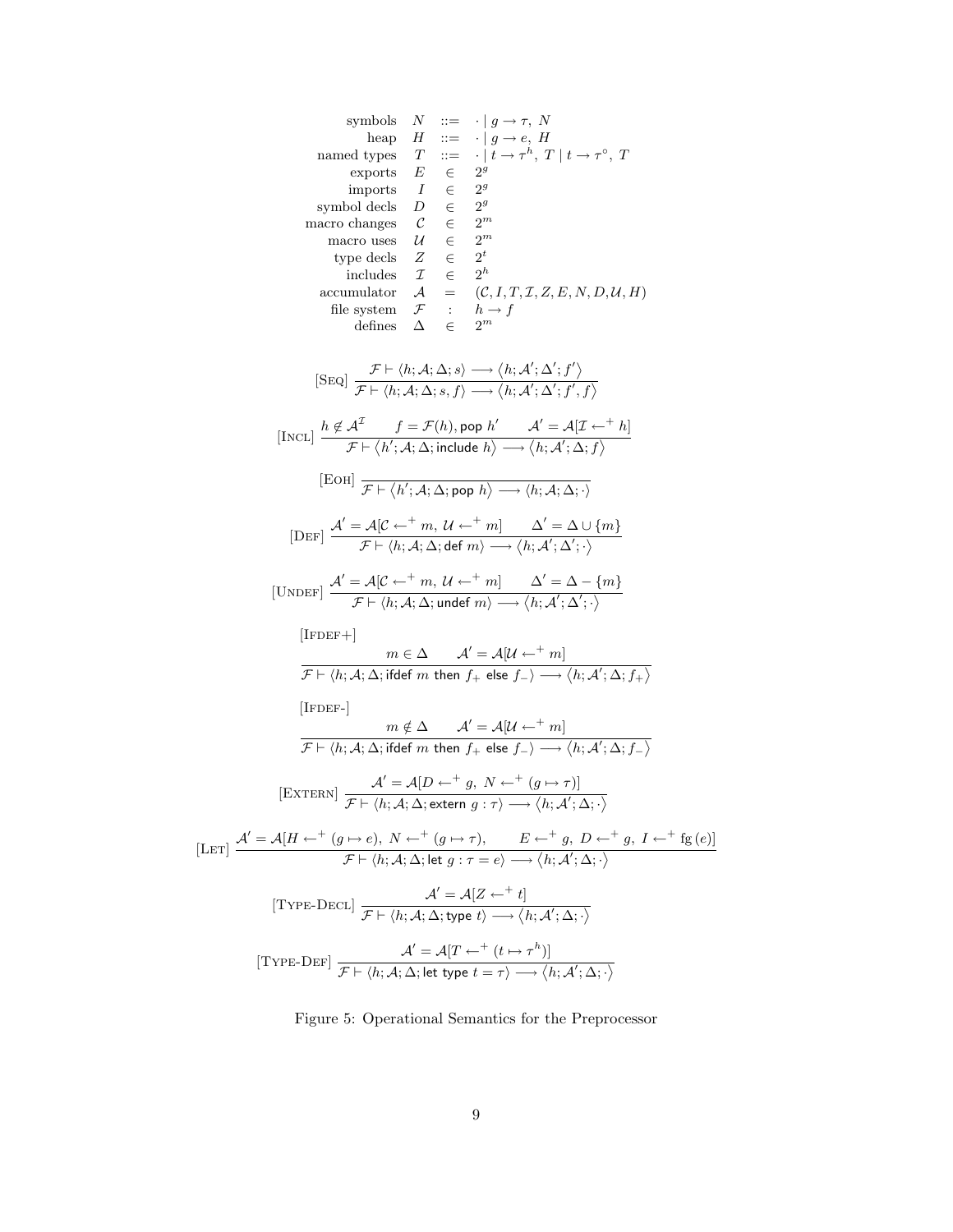[DEF] and [UNDEF] add or remove m from the set of currently-defined macros  $\Delta$ , and mark m as being changed and used. [IFDEF+] and [IFDEF-] reduce to either  $f_+$  or  $f_-$  depending on whether m has been defined or not. In either case, we add  $m$  to the set of macros whose values have been used.

The remaining rules handle declarations and definitions. The C preprocessor ignores these, but CMOD's preprocessor extracts information from them to enforce its rules. [Extern] records the declaration of g and notes its type in N. Here we append the typing  $(g \mapsto \tau)$  onto the list N, i.e., we do not replace any previous bindings for g. The C compiler ensures that the same variable is always given the same type within a fragment (Section 3.4). [Let] adds q to the set of defined global variables H, adds q's type to N, and adds any global variables mentioned in e (written  $fg (e)$ ) to the imports. Finally, [TYPE-DECL] declares a type, which is noted in  $Z$ , and  $[TYPE-DEF]$  defines a type, which is noted in  $T$ . Types in  $T$  are annotated with the current file  $h$ , which is  $\circ$  if the current file is not a header.

### 3.2 CMOD Rules

We now formally specify the rules presented in Section 2. To state the rules more concisely, we introduce new notation to describe the final accumulator after preprocessing beginning from the empty accumulator:

Definition 3.1 (Partial Preprocessing) We write  $\Delta; \mathcal{F} \vdash f \rightsquigarrow \langle \mathcal{A}; f' \rangle$  as shorthand for  $\mathcal{F} \vdash \langle \circ, \mathcal{A}_{\emptyset}; \Delta; f \rangle \stackrel{*}{\longrightarrow}$  $\langle h; \mathcal{A}; \Delta'; f' \rangle$ , where  $\stackrel{*}{\longrightarrow}$  is the reflexive, transitive closure of the rules in Figure 5.

### Definition 3.2 (Complete Preprocessing) We write  $\Delta; \mathcal{F} \vdash f \leadsto \mathcal{A}$  as shorthand for  $\Delta; \mathcal{F} \vdash f \leadsto \langle \mathcal{A}; \cdot \rangle$ .

Cmod's rules are shown in Figure 6. The first three rules assume there is a common initial macro environment ∆ under which all fragments are preprocessed; the fourth rule ensures that this assumption makes sense. Figure 6(a) defines the judgment  $\Delta; \mathcal{F} \vdash \mathcal{R}_1(f_1, f_2)$ , which enforces Rule 1: for each pair of fragments  $f_1$  and  $f_2$  in the program, any global variable defined in one and used in the other must be declared in a common header file. [RULE 1] uses auxiliary judgment  $\Delta; \mathcal{F} \vdash g \stackrel{\text{decl}}{\longleftarrow} \mathcal{I}$ , which holds if g is declared by some header in the set  $\mathcal{I}$ , where we compute the declared variable names by preprocessing each header file h in isolation. Then for any global variable name  $g$  in  $N$ , which contains any global variable names imported by one fragment and defined by the other, it must be the case that  $\Delta; \mathcal{F} \vdash g \stackrel{\text{decl}}{\longleftarrow} \mathcal{A}_1^{\mathcal{I}} \cap \mathcal{A}_2^{\mathcal{I}}$ , i.e., g is declared in a header file that both  $f_1$  and  $f_2$  include.

Figure 6(b) defines the judgment  $\Delta; \mathcal{F} \vdash \mathcal{R}_2(f_1, f_2)$ , which enforces Rule 2: each named type must have exactly one owner, either a source or a header. This rule examines two fragments, preprocessing each and using [NAMED-TYPES-OK] to check that the resulting type definition maps  $T_1$  and  $T_2$  are compatible. There are two cases. First, any types t in  $T_1$  with no marked owner is owned by  $f_1$ , and thus should be abstract everywhere else, meaning t should not appear in  $T_2$ . Note that we are justified in treating  $T_i$  as a map because the C compiler forbids the same type name from being defined twice. Second, any type t appearing in both  $T_1$  and  $T_2$  is transparent and hence must be owned by the same header. Then by Rules 3 and 4, we know that  $\tau_1$  and  $\tau_2$  are the same.

Figure 6(c) defines the judgment  $\Delta; \mathcal{F} \vdash \mathcal{R}_3(f)$ , which enforces Rule 3: any two headers  $h_1$  and  $h_2$ that are both included in some fragment must be vertically-independent. For each header h included in  $f$ , [RULE 3] checks  $\Delta; \mathcal{F} \vdash f \otimes h$ , defined by [PARTIAL-INDEP]. The first two premises of [PARTIAL-INDEP] calculate the accumulator  $\mathcal{A}_1$  that results from preprocessing f up to the inclusion of h. The remaining premises check that the preprocessing of h within the initial environment can in no way be influenced by  $\mathcal{A}_1$ . No macros changed in  $A_1$  (described by  $A_1^C$ ) are used by h (described by  $A_2^U$ ); likewise, no macros changed by h (in  $\mathcal{A}_2^C$ ) are used by files that came earlier (in  $\mathcal{A}_1^U$ ). Put together, these conditions ensure that h is vertically-independent of any files that came earlier. Note that config.h files are forbidden by this rule. Our implementation requires all files to include the same config.h initially; the equivalent in our formal system is to start with an accumulator and initial  $\Delta$  from preprocessing config.h.

Figure 6(d) defines the judgment  $\Delta; \mathcal{F} \vdash \mathcal{R}_4(f, \Delta_f)$ , which enforces Rule 4: all fragments must be compiled in compatible environments. This rule holds if the initial environment  $\Delta_f$ —in which f is assumed to have been compiled—agrees with  $\Delta$  on those macros used by f (in  $\mathcal{A}^{U}$ ). This implies that preprocessing under  $\Delta$  produces the same result as preprocessing under  $\Delta_f$ .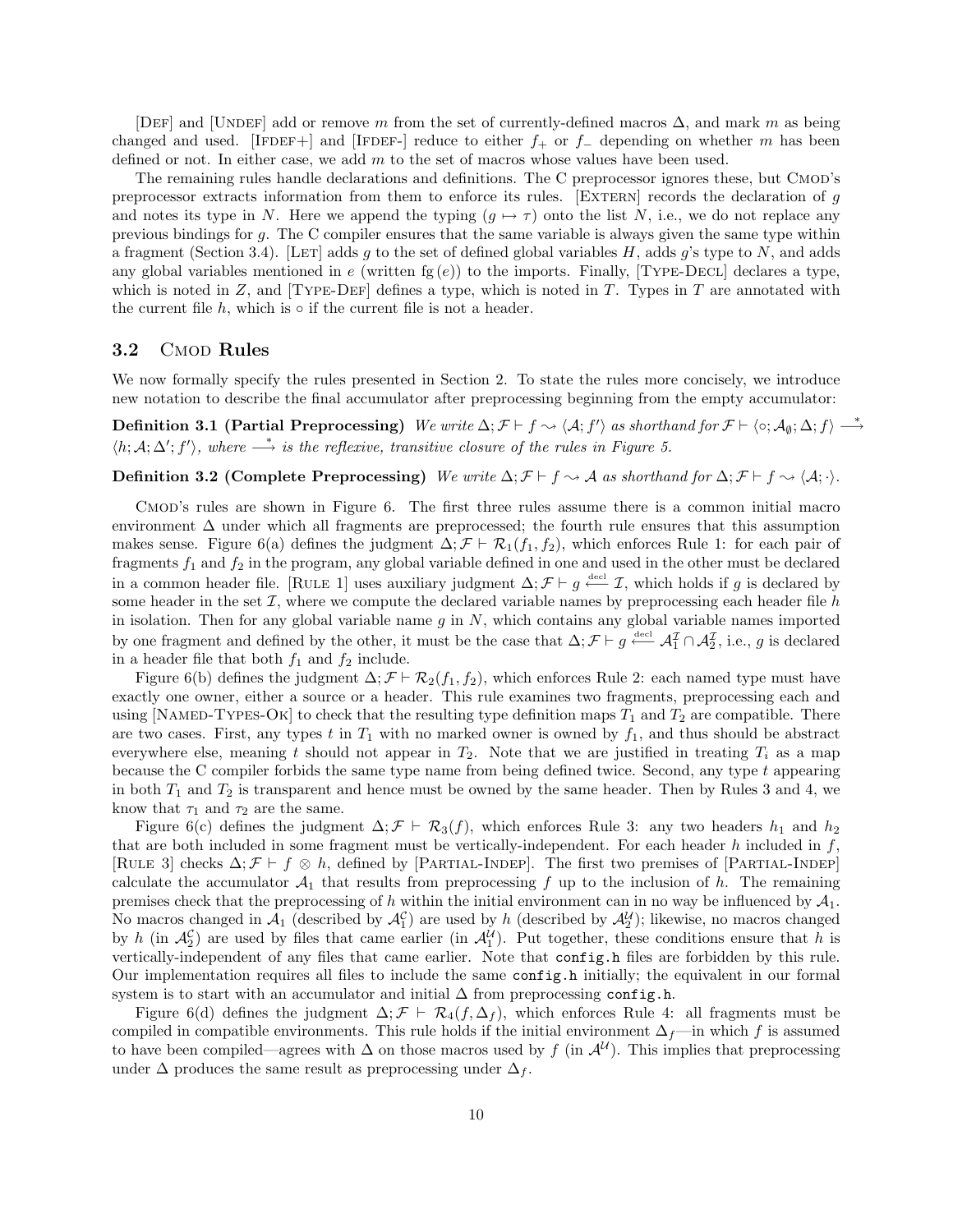$$
\begin{array}{ll}\n\text{[RULE 1]}\\
\Delta; \mathcal{F} \vdash f_1 \sim \mathcal{A}_1 \qquad \Delta; \mathcal{F} \vdash f_2 \sim \mathcal{A}_2\\
N = \left(\mathcal{A}_1^I \cap \mathcal{A}_2^E\right) \cup \left(\mathcal{A}_1^E \cap \mathcal{A}_2^I\right)\\
\frac{h \in \mathcal{I} \qquad \Delta; \mathcal{F} \vdash \mathcal{F}(h) \sim \mathcal{A} \qquad g \in \mathcal{A}^D}{\Delta; \mathcal{F} \vdash g \stackrel{\text{det} \Box}{\longleftarrow} \mathcal{I}}\\
\frac{\forall g \in N \, \, . \, \, \Delta; \mathcal{F} \vdash g \stackrel{\text{det} \Box}{\longleftarrow} \mathcal{A}_1^T \cap \mathcal{A}_2^T}{\Delta; \mathcal{F} \vdash \mathcal{R}_1(f_1, f_2)}\n\end{array}
$$

(a) Rule 1: Shared Headers

[NAMED-TYPES-OK]  
\n
$$
\forall (t \mapsto \tau^{\circ}) \in T_1 \quad t \notin \text{dom}(T_2)
$$
\n
$$
\forall t \in \text{dom}(T_1) \cap \text{dom}(T_2) .
$$
\n
$$
\begin{array}{ccc}\nT_1(t) = \tau_1^{h_1} \land T_2(t) = \tau_2^{h_2} \Rightarrow h_1 = h_2 \\
\downarrow & \downarrow & \downarrow \\
\downarrow & \tau \cdot T_1, T_2\n\end{array}
$$
\n[Rule 2]  
\n
$$
\begin{array}{ccc}\n\text{[Rule 2]} \\
\Delta; \mathcal{F} \vdash f_1 \leadsto \mathcal{A}_1 & \Delta; \mathcal{F} \vdash f_2 \leadsto \mathcal{A}_2 \\
\downarrow & \downarrow & \downarrow \\
\Delta; \mathcal{F} \vdash \mathcal{R}_2(f_1, f_2)\n\end{array}
$$

(b) Rule 2: Type Ownership

[PARTIAL-INDER]  
\n
$$
\Delta; \mathcal{F} \vdash f \leadsto \langle \mathcal{A}_1; \text{include } h, f' \rangle \qquad \qquad [\text{RULE 3}]
$$
\n
$$
\Delta; \mathcal{F} \vdash \mathcal{F}(h) \leadsto \mathcal{A}_2 \qquad \qquad \Delta; \mathcal{F} \vdash f \leadsto \mathcal{A}
$$
\n
$$
\mathcal{A}_1^c \cap \mathcal{A}_2^d = \emptyset \qquad \mathcal{A}_1^d \cap \mathcal{A}_2^c = \emptyset \qquad \qquad \forall h \in \mathcal{A}^{\mathcal{I}} \cdot \Delta; \mathcal{F} \vdash f \otimes h
$$
\n
$$
\Delta; \mathcal{F} \vdash f \otimes h \qquad \qquad \Delta; \mathcal{F} \vdash \mathcal{R}_3(f)
$$

(c) Rule 3: Vertical Independence

| [Rule 4]                                                                        | [ALL]                                                                                       |
|---------------------------------------------------------------------------------|---------------------------------------------------------------------------------------------|
| $\Delta_f; \mathcal{F} \vdash f \sim \mathcal{A}$                               | $\forall f_1, f_2 \in \mathcal{P} \cdot \Delta; \mathcal{F} \vdash \mathcal{R}_1(f_1, f_2)$ |
| $((\Delta - \Delta_f) \cup (\Delta_f - \Delta)) \cap \mathcal{A}^U = \emptyset$ | $\forall f_1, f_2 \in \mathcal{P} \cdot \Delta; \mathcal{F} \vdash \mathcal{R}_2(f_1, f_2)$ |
| $\Delta; \mathcal{F} \vdash \mathcal{R}_4(f, \Delta_f)$                         | $\forall f \in \mathcal{P} \cdot \Delta; \mathcal{F} \vdash \mathcal{R}_3(f)$               |
| (d) Rule 4: Environment Compatibility                                           | (e) Rules 1–3 combined                                                                      |

Figure 6: CMOD Rules

Finally, by [RULE 4], we can assume that there is a single  $\Delta$  that all  $\Delta_f$ 's are compatible with. Figure 6(e) defines the judgment  $\Delta; \mathcal{F} \vdash \mathcal{R}(\mathcal{P})$ , which holds if a program  $\mathcal{P}$  satisfies Rules 1, 2, and 3 in this common  $\Delta$ . Thus if  $\Delta$ ;  $\mathcal{F} \vdash \mathcal{R}(\mathcal{P})$  holds, then every pair of fragments in P must use shared headers for global variables, must have a single owner for each type definition, and must use vertically-independent header files.

#### 3.3 Compilation and Linking

In order to prove that the rules in Figure 6 are sound, we need to precisely describe the compilation and linking process. The output of the normal C compiler is an object file containing code and data for globals, a list of global variables that are defined (exports), and a list of global variables that are used but not defined (imports). Since one of our goals is to prove type safety at link time, our formal compiler output uses Glew and Morrisett's MTAL<sub>0</sub> typed object file notation [9]. In this system, object files have the form  $[\Psi_I \Rightarrow H : \Psi_E],$  where H is a mapping from global names g to expressions e, and  $\Psi_I$  and  $\Psi_E$  are both mappings from global names to types  $\tau$ . Here  $\Psi_I$  are the imported symbols and  $\Psi_E$  are the exported symbols.

In Figure 7,  $[COMPILE]$  describes the object file produced by the C compiler from a fragment  $f$ , given an initial set of macro definitions  $\Delta$  and a file system F. The fragment is first preprocessed. In order to be compiled, the global type environment N must be consistent according to [WF-MAP], meaning that the same symbol must always be assigned the same type. Moreover, the compiler ensures that all code and data is well-typed given the global type environment  $N$  and the type definitions  $T$  and declarations  $Z$ , as defined by [WF-Heap]. The first premise of [WF-Heap] requires that the same global symbol is not defined more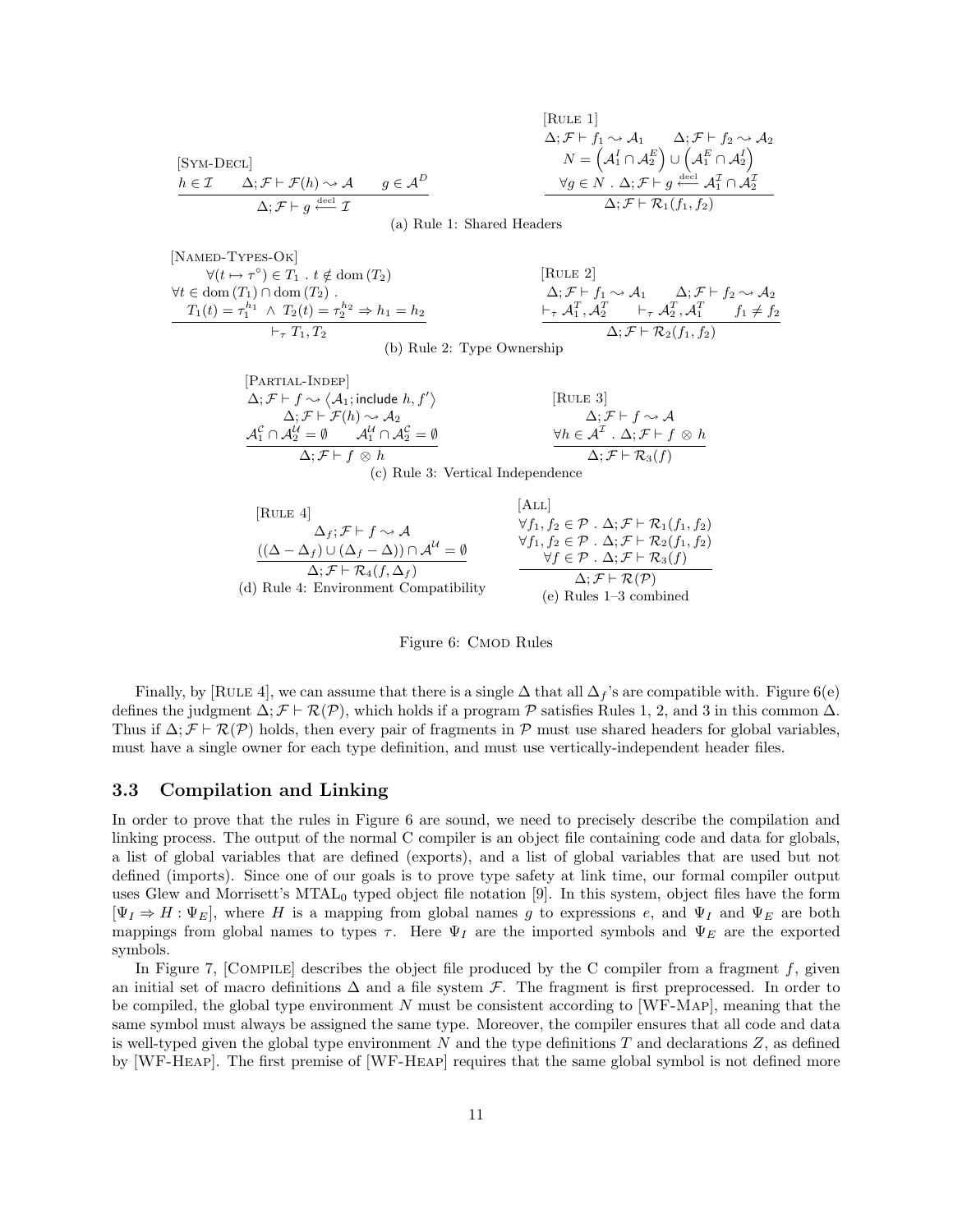[WF-MAP]  
\n
$$
\frac{g_i = g_j \Rightarrow \tau_i = \tau_j}{\vdash g_1 \mapsto \tau_1, \dots, g_p \mapsto \tau_p}
$$
\n[WF-HEAP]  
\n
$$
\frac{\forall i, j \in [1..p] \cdot g_i = g_j \Rightarrow i = j \qquad \forall i \in [1..p] \cdot Z; T; N \vdash e_i : N(g_i)}{Z; T; N \vdash g_1 \mapsto e_1, \dots, g_p \mapsto e_p}
$$

[Compile]

 $\Delta; \mathcal{F} \vdash f \rightsquigarrow (\mathcal{C}, I, T, \mathcal{I}, Z, E, N, D, \mathcal{U}, H) \quad \vdash N \quad \quad Z; T; N \vdash H \quad \quad \Psi_E = N|_E \quad \quad \Psi_I = N|_{(I-E)}$  $\Delta; \mathcal{F} \vdash f \stackrel{\text{comp}}{\longrightarrow} [\Psi_I \Rightarrow H : \Psi_E]$ 

[Link]

$$
\frac{\text{dom}(H_1) \cap \text{dom}(H_2) = \emptyset}{\Delta; \mathcal{F} \vdash [\Psi_{I1} \Rightarrow H_1 : \Psi_{E1}] \circ [\Psi_{I2} \Rightarrow H_2 : \Psi_{E2}] \stackrel{\text{comp}}{\longrightarrow}} \frac{\left[ (\Psi_{I1} \cup \Psi_{I2}) \setminus (\Psi_{E1} \cup \Psi_{E2}) \Rightarrow H_1 \cup H_2 : \Psi_{E1} \cup \Psi_{E2} \right]}
$$

Figure 7: Compiler and Linker Rules

than once, and the second premise ensures that each global symbol's type matches its type in N. Note that we omit the rules for typing expressions, as they are simply the standard lambda-calculus type checking rules. Assuming these checks succeed, then [COMPILE] produces an object file  $[\Psi_I \Rightarrow H : \Psi_E]$ . Here we write  $N|<sub>S</sub>$  to mean the mapping that is the same as N, but its domain is restricted to S, and with only one occurrence of each symbol (which is well-defined since we already checked that symbols are declared consistently). Thus in the output object file, the  $H$  component is just as in the preprocessing accumulator output, the exports  $\Psi_E$  contains the types for any defined symbols, and the imports  $\Psi_I$  contains the types for any symbols that were used (in  $I$ ) but not defined (in  $E$ ). Note that we are simplifying one issue, namely that in C, declarations must come before uses, which is not enforced here since type checking is done after all the information has been gathered. We could add this restriction by making the system slightly more complicated, but we believe it adds no interesting issues.

Rule [Link] describes the process of linking two object files. When object files are linked together, the imports, code and data, and exports are computed as expected. Because C's linker is untyped, there is almost no checking in this rule. The only thing required is that the two files not define the same symbols.

#### 3.4 Formal Properties

We can now formally state the information hiding and link-time type safety properties of CMOD. The proofs for the theorems in this section are provided in the appendix. Observe that although each fragment  $f$  is preprocessed in its own initial  $\Delta_f$ , by Rule 4 we can assume there is a single, uniform  $\Delta$  under which each fragment produces the same result:

**Lemma 3.3**  $\Delta; \mathcal{F} \vdash \mathcal{R}_4(f, \Delta_f)$  implies that if  $\Delta_f; \mathcal{F} \vdash f \sim \mathcal{A}$ , then  $\Delta; \mathcal{F} \vdash f \sim \mathcal{A}$ ; and if  $\Delta_f; \mathcal{F} \vdash f \stackrel{comp}{\longrightarrow}$  $[\Psi_I \Rightarrow H : \Psi_E], \text{ then } \Delta; \mathcal{F} \vdash f \stackrel{comp}{\longrightarrow} [\Psi_I \Rightarrow H : \Psi_E].$ 

Thus below we assume a single  $\Delta$  for all fragments.

We begin with information hiding. First, observe that linking is commutative and associative, so that we are justified in linking files together in any order. Also, to be a well-formed executable, a program must completely link to have no free, unresolved symbols. Thus we can define the compilation of an entire program:

**Definition 3.4 (Program Compilation)** We write  $\Delta; \mathcal{F} \vdash \mathcal{P} \stackrel{comp}{\longrightarrow} [\emptyset \Rightarrow H : \Psi_E]$  as shorthand for compiling each fragment in P separately and then linking the results together to form  $[\emptyset \Rightarrow H : \Psi_E]$ .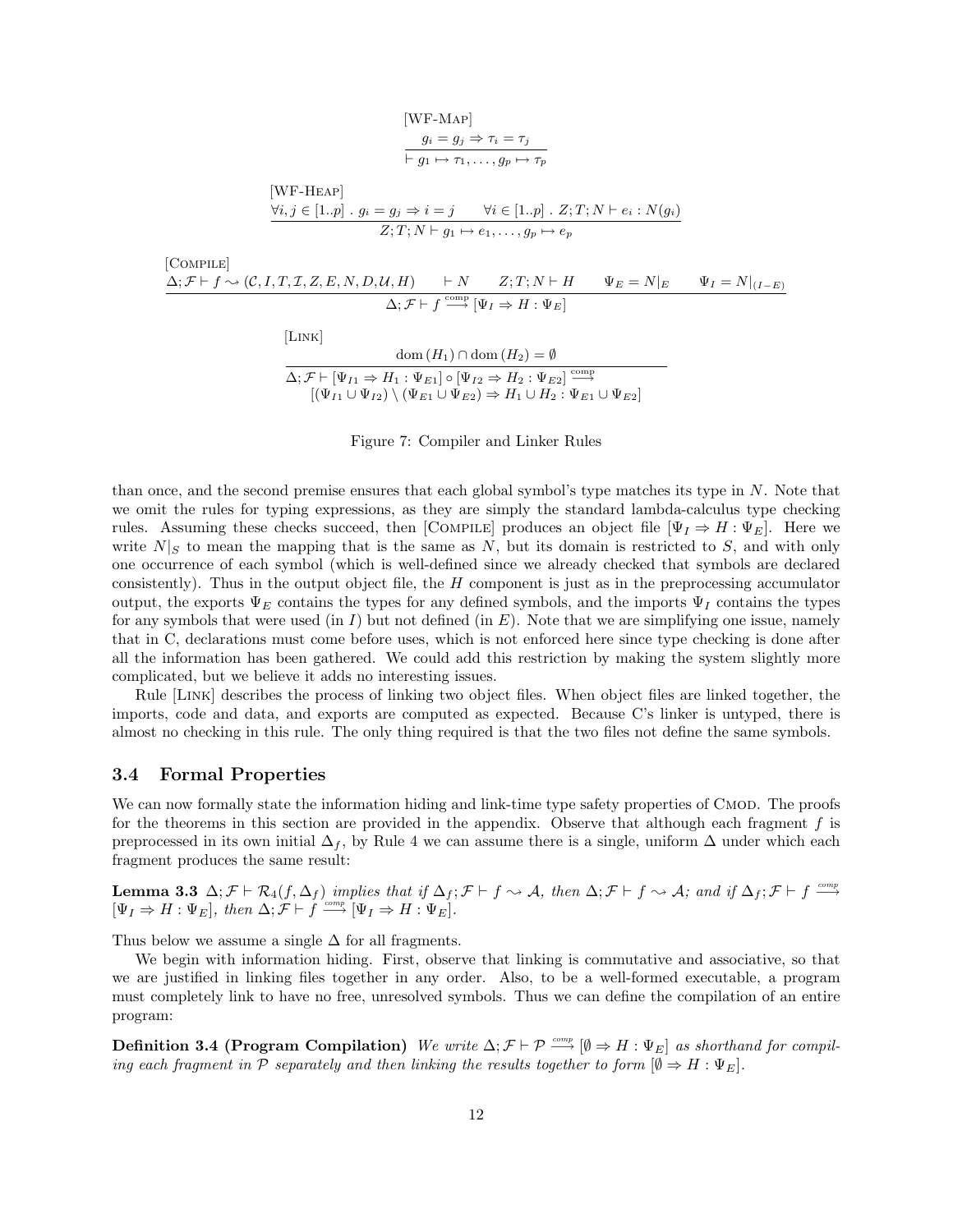$$
[WF-INT] \frac{i \neq j \Rightarrow g_i \neq g_j}{\mid g_1 \mapsto \tau_1, \dots, g_p \mapsto \tau_p}
$$
  
\n
$$
[INT-SUB]
$$
  
\n
$$
\frac{p \geq q \qquad \vdash g_1 \mapsto \tau_1, \dots, g_p \mapsto \tau_p}{\mid g_1 \mapsto \tau_1, \dots, g_p \mapsto \tau_p \leq g_1 \mapsto \tau_1, \dots, g_q \mapsto \tau_q}
$$
  
\n
$$
[MTAL_0-WF-OBJ]
$$
  
\n
$$
\vdash \Psi_I \qquad \vdash \Psi_A \leq \Psi_E \qquad \Psi_I \cup \Psi_A \vdash H : \Psi_A
$$
  
\n
$$
\frac{\text{dom}(\Psi_I) \cap \text{dom}(\Psi_A) = \emptyset}{\mid \Psi_I \Rightarrow H : \Psi_E \mid}
$$
  
\n
$$
[MTAL_0-COMPAT]
$$
  
\n
$$
\frac{\forall g \in \text{dom}(\Psi_1) \cap \text{dom}(\Psi_2) \quad \Psi_1(g) = \Psi_2(g)}{\mid \vdash \Psi_1 \sim \Psi_2 \mid}
$$
  
\n
$$
[MTAL_0-LC]
$$
  
\n
$$
\vdash \Psi_{I1} \sim \Psi_{I2} \qquad \vdash \Psi_{I1} \sim \Psi_{E2} \qquad \vdash \Psi_{I2} \sim \Psi_{E1}
$$
  
\n
$$
\frac{\text{dom}(\Psi_{E1}) \cap \text{dom}(\Psi_{E2}) = \emptyset}{\mid \vdash [\Psi_{I2} \Rightarrow H_2 : \Psi_{E2}]}
$$

 $[MTAL_0-LINK]$ 

$$
\vdash [\Psi_{I1} \Rightarrow H_1 : \Psi_{E1}] \qquad \vdash [\Psi_{I2} \Rightarrow H_2 : \Psi_{E2}] \n\vdash [\Psi_{I1} \Rightarrow H_1 : \Psi_{E1}] \stackrel{\text{lc}}{\leftrightarrow} [\Psi_{I2} \Rightarrow H_2 : \Psi_{E2}] \qquad \text{dom}(H_1) \cap \text{dom}(H_2) = \emptyset \n\vdash [\Psi_{I1} \Rightarrow H_1 : \Psi_{E1}] \text{ link } [\Psi_{I2} \Rightarrow H_2 : \Psi_{E2}] \sim\n\qquad [(\Psi_{I1} \cup \Psi_{I2}) \setminus (\Psi_{E1} \cup \Psi_{E2}) \Rightarrow H_1 \cup H_2 : \Psi_{E1} \cup \Psi_{E2}]
$$

Figure 8:  $MTAL<sub>0</sub>$  [9]

First, we can prove that any symbol not in a header file is never imported, and thus is private.

Theorem 3.5 (Global Variable Hiding) Suppose  $\Delta; \mathcal{F} \vdash \mathcal{R}(\mathcal{P})$ , suppose  $\Delta; \mathcal{F} \vdash \mathcal{P} \stackrel{comp}{\longrightarrow} [\emptyset \Rightarrow H_{\mathcal{P}} : \Psi_{EP}]$ , and suppose for all  $f_i \in \mathcal{P}$  we have  $\Delta; \mathcal{F} \vdash f_i \leadsto \mathcal{A}_{fi}$ , and for all  $h_j \in \bigcup_i \mathcal{A}_{fi}^{\mathcal{I}}$  that  $\Delta; \mathcal{F} \vdash \mathcal{F}(h_j) \leadsto \mathcal{A}_{hj}$ . Then for all  $f_i \in \mathcal{P}, g \notin \bigcup_j \mathcal{A}_{h_j}^D$  implies  $g \notin \Psi_{I_i}$  where  $\Delta; \mathcal{F} \vdash f_i \stackrel{comp}{\longrightarrow} [\Psi_{I_i} \Rightarrow H_i : \Psi_{E_i}].$ 

This theorem says that if  $P$  obeys the CMOD rules and includes headers  $h_j$ , then any symbol g that is not in  $\mathcal{A}_{hj}^D$  for any j (i.e., is not declared in any header file) is never imported.

For type names, we can prove a related property: Any type name owned by a source fragment (a code file) has no concrete type in any other fragment.

Theorem 3.6 (Type Definition Hiding) Suppose  $\Delta; \mathcal{F} \vdash \mathcal{R}(\mathcal{P})$ , and for some  $f_i \in \mathcal{P}$  we have  $\Delta; \mathcal{F} \vdash$  $f_i \rightsquigarrow A_i$ . Further suppose that  $(t \mapsto \tau^{\circ}) \in A_i^T$ . Then for any fragment  $f_j \in \mathcal{P}$  such that  $f_i \neq f_j$  and  $\Delta; \mathcal{F} \vdash f_j \sim \mathcal{A}_j$ , we have  $t \notin \text{dom}(\mathcal{A}_j^T)$ .

This theorem says that if  $P$  obeys the CMOD rules and contains fragment  $f_i$ , then any type t owned by  $f_i$ is not owned by any other fragments  $f_j \neq f_i$ . Together, Theorems 3.5 and 3.6 give us Property 2.1.

Finally, we show that CMOD enforces type safety at link time. Rather than show this directly, we reduce our system to MTAL0, for which link-time type safety has been shown [9]. Figure 8 gives the rules for  $MTAL<sub>0</sub>$ , which we discuss briefly from bottom to top.  $[MTAL<sub>0</sub>-LINK]$  says that the linking process is type safe if each object file is well-formed, if the two object files are link-compatible, and if the definitions in both files are disjoint. [MTAL0-LC] defines link-compatibility, which simply requires that the exports and imports of the object files assign the same types to shared symbols (using [MTAL0-Compat]) and that the same symbol is not exported twice. Finally,  $[MTAL_0-WF-OBJ]$  defines well-formedness of an object file.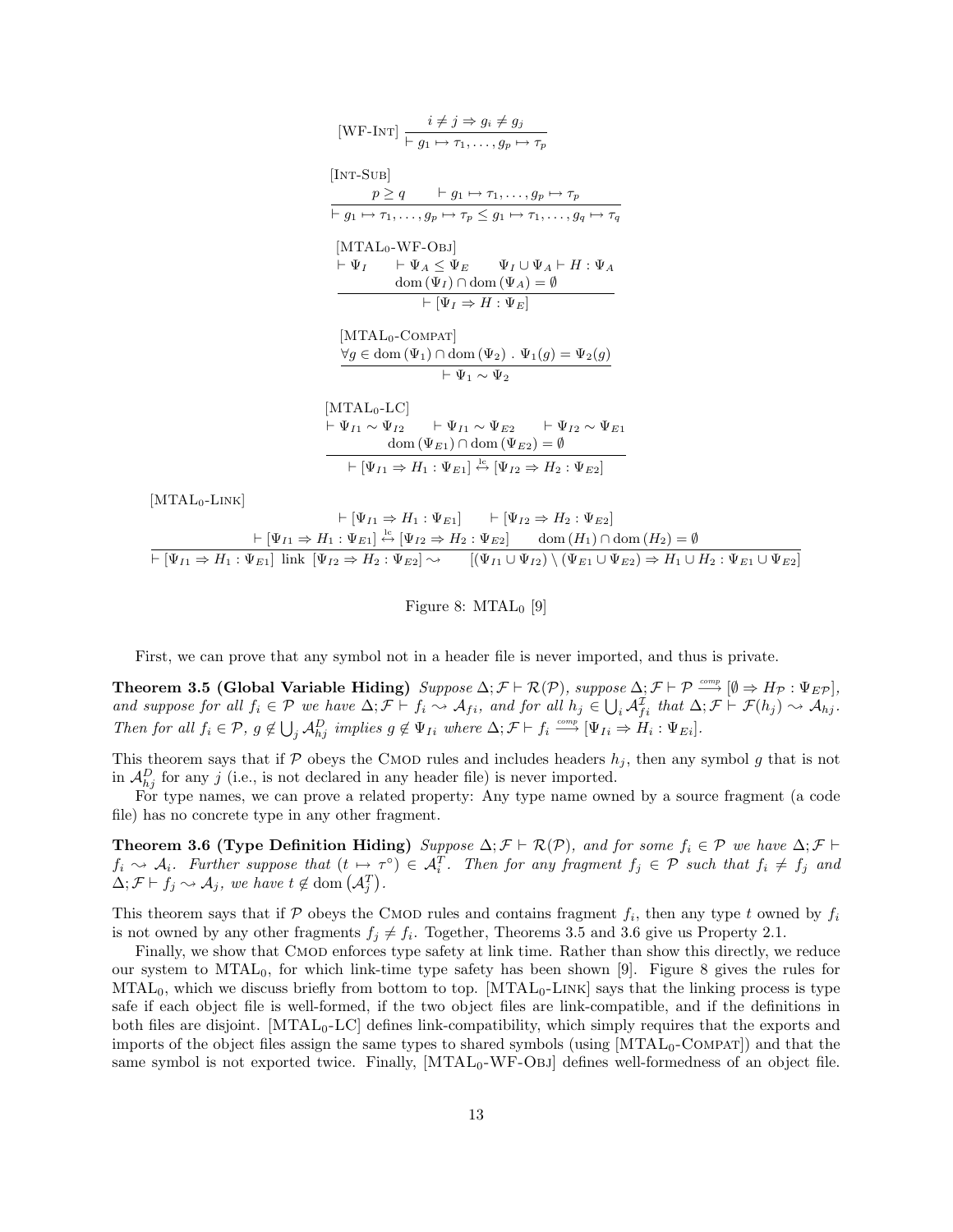This rule holds if there is some heap typing  $\Psi_A$  (a mapping from global names to types) such that H can be typed in  $\Psi_I \cup \Psi_A$  to yield  $\Psi_A$ . This is shorthand for requiring that for each  $g \in \text{dom}(N)$ , it is the case that  $\Psi_I \cup \Psi_A \vdash H(g) : \Psi_A(g)$ . (As before, we omit the standard lambda calculus typing rules for expressions.) It must also be the case that  $\Psi_A \leq \Psi_E$ , meaning that the exports are a subset of the heap. Finally, nothing in the heap can be part of the imports.

 $MTAL<sub>0</sub>$  does not include type abstraction or type names. The full MTAL system [9] does, but for technical reasons is not quite strong enough to encode certain uses of abstract types in our system, though it should be possible to change it to do so [22]. However, notice that Rule 2 requires that a type name has the same definition everywhere. Thus we claim (without a formal proof) that the use of abstract types cannot violate type safety at link time. In essence, given a program with type abstraction that obeys the Cmod rules, there is only one way to concretize all abstract types in the program. In the following, we assume all types are expressed directly, and not through a possibly-abstract name.

To show that linking is type safe, we can prove that if the program compiles and passes the Cmod checks, then any pair of object files linked together satisfy  $[MTAL_0-LINK]$ .

Theorem 3.7 (Type-Safe Linking) Suppose  $\Delta; \mathcal{F} \vdash \mathcal{R}(\mathcal{P})$ , and suppose  $\Delta; \mathcal{F} \vdash \mathcal{P} \stackrel{comp}{\longrightarrow} [\emptyset \Rightarrow H_{\mathcal{P}} : \Psi_{EP}]$ . Also suppose that for any  $f_i, f_j \in \mathcal{P}$  that are distinct  $(i \neq j)$ , it is the case that

$$
\Delta; \mathcal{F} \vdash f_i \xrightarrow{comp} [\Psi_{Ii} \Rightarrow H_i : \Psi_{Ei}]
$$
  
\n
$$
\Delta; \mathcal{F} \vdash f_j \xrightarrow{comp} [\Psi_{Ij} \Rightarrow H_j : \Psi_{Ej}]
$$
  
\n
$$
\Delta; \mathcal{F} \vdash [\Psi_{Ii} \Rightarrow H_i : \Psi_{Ei}] \circ [\Psi_{Ij} \Rightarrow H_j : \Psi_{Ej}] \xrightarrow{comp} O_{ij}
$$

Then

$$
\vdash [\Psi_{Ii} \Rightarrow H_i : \Psi_{Ei}] \text{ link } [\Psi_{Ij} \Rightarrow H_j : \Psi_{Ej}] \sim O_{ij}
$$

Since this theorem holds for any two fragments in the program, we see that all fragments can be linked type-safely. Thus we have shown that Property 2.2 holds for CMOD.

#### 3.5 Handling Full C

The full C language includes several features not present in the formal system, such as conditionals #if and #ifndef, token concatenation ##, and macro substitution (e.g., #define FOO(x)  $(x+1)$ ). Moreover, C allows preprocessor commands at arbitrary syntactic positions. Put together, these additional features would be extremely hard to add to our formal system. Nevertheless, we claim that they do not affect the soundness of CMOD.

We can think of each header as a function whose input is a list of macro definitions and whose output is the preprocessed program text and a list of new macro definitions. Thus a header file's output is only affected by the definitions of macros it uses. In our formalism, a macro is used when it is changed or tested  $([DEF], [UNDEF], [IFDEF], and [IFDEF-]).$  We can extend this idea to the full preprocessor by also counting as uses (1) macro references in other conditionals and (2) macro substitutions; and by counting non-boolean macro definitions as both changes and uses.

Thus, despite the complexity of the full C preprocessor, we can still track the "input" and "output" macros of a header. Moreover, it is also easy to extract the necessary type and declaration information to check the rules, because the rules operate on the preprocessed files (for example, [Rule 1] preprocesses each fragment and the header file that contains the declaration). Thus even under the full C preprocessor, [RULE 3] and [Rule 4] ensure Principle 2.3, and therefore [Rule 1] and [Rule 2] correctly enforce information hiding and type safety.

### 4 Implementation

We have implemented CMOD for the full C language.<sup>2</sup> The two main parts of our implementation are tools called cwrap and lwrap, which are scripts that wrap the C compiler and linker, shown in Figure 9.

<sup>2</sup>http://www.cs.umd.edu/∼saurabhs/CMod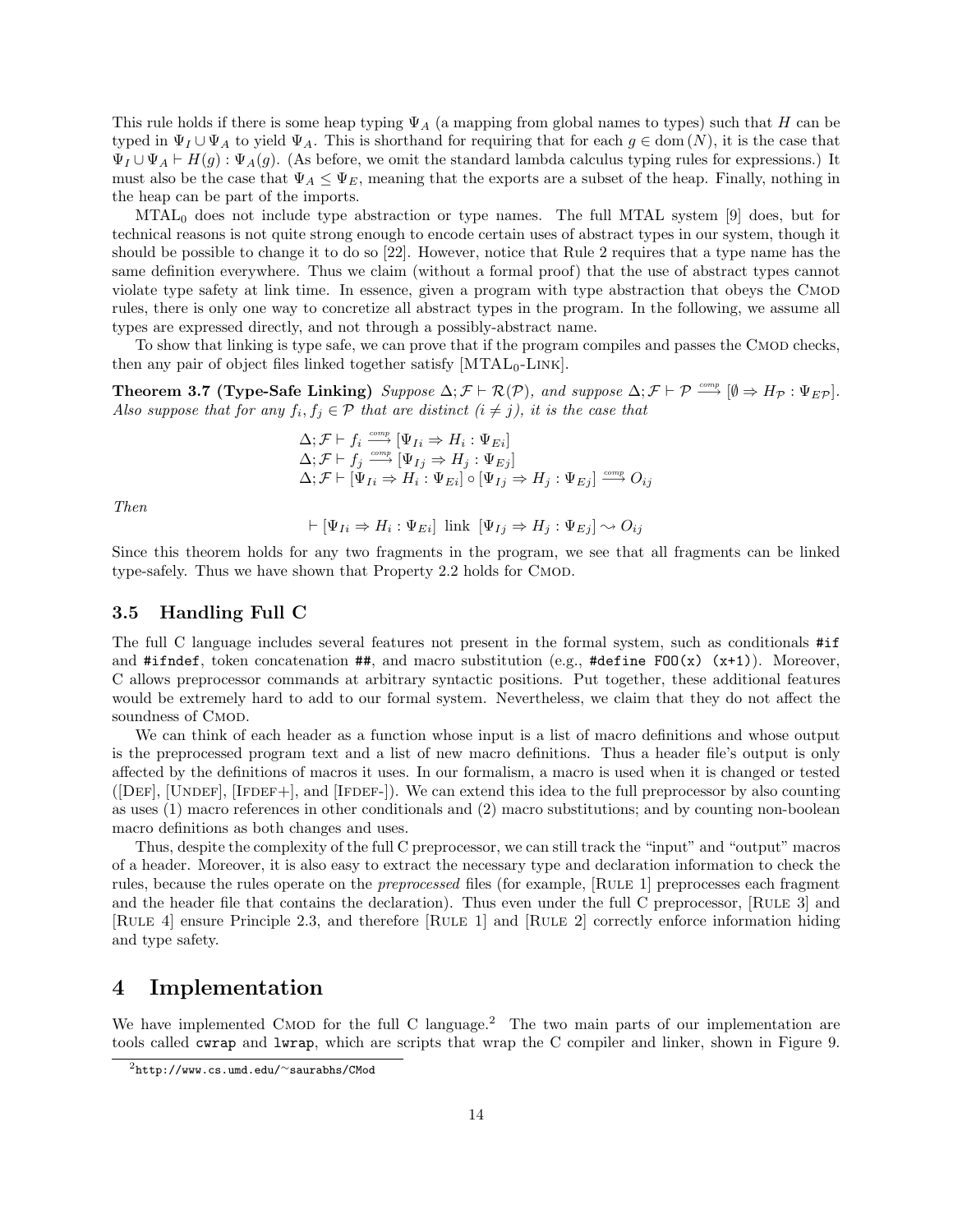

Figure 9: CMOD Architecture

| Program           | Targets        | $_{\rm LoC}$ | . c | $\cdot$ <sub>h</sub> | Description          |
|-------------------|----------------|--------------|-----|----------------------|----------------------|
| $gxip-1.2.4$      |                | 5k           | 15  | 6                    | Compression utility  |
| $m4-1.4.4$        | $\overline{2}$ | 10k          | 19  |                      | Macro language       |
| $bc-1.06$         | 3              | 10k          | 19  | 12                   | Text-based calc      |
| $rcs-5.7$         | 9              | 12k          | 25  | 4                    | Version control      |
| $v$ sftpd-2.0.3   |                | 12k          | 34  | 41                   | "Very Secure" FTPD   |
| $flex-2.5.4$      | $\overline{2}$ | 16k          | 22  | 10                   | Code generation tool |
| $xinetd-2.3.14$   | 8              | 16k          | 60  | 68                   | Net services daemon  |
| $mt$ -daapd-0.2.4 |                | 18k          | 23  | 26                   | iTunes (DAAP) server |
| $retawq-0.2.6c$   |                | 21k          | 5   | 8                    | Text-based browser   |
| $bison-2.3$       | 3              | 21k          | 57  | 94                   | Parser generator     |
| $igraph-8.3$      |                | 30k          | 9   | 4                    | Graphing Tool        |
| $gawk-3.1.5$      | $\overline{4}$ | 30k          | 21  | 20                   | Pattern processor    |
| openssh- $4.2p1$  | 13             | 52k          | 157 | 119                  | Secure Shell         |
| $gnuplot-4.0.0$   | $\overline{4}$ | 80k          | 49  | 100                  | Plotting utility     |
| $zebra-0.94$      | 8              | 107k         | 111 | 118                  | Routing daemon BE    |
| Total             | 61             | 440k         | 626 | 637                  |                      |

Figure 10: Benchmark Programs

cwrap uses preprocessor hooks (via cpplib, part of GCC) to capture #included file names, macro uses and definitions, and the initial macro environment. Per-file symbol imports and exports are already stored in the generated ELF object files. During linking, lwrap uses ctags [6] to extract declaration and type information from the preprocessed source code generated during compilation. Put together, all these sources of information are sufficient for lwrap to check Rules  $1-3.3$  To check Rule 4, CMOD attempts to synthesize a single global environment from the ones used to compile each file. It does this by unioning each file's local environment after restricting the local environments to only macros that are used. CMOD emits a warning if the synthesized global environment is not consistent with the local environments.

Recall that our semantics assumes the same file is never included twice. CMOD checks that headers follow the #ifndef pattern, which prevents duplicate header inclusions, and emits a warning if the pattern is not followed. Cmod also assumes that system headers match their corresponding libraries, since the sources for these are not available when compiling the projects.

### 5 Experiments

We applied CMOD to a number of publicly available open source projects (Figure 10), with the goal of measuring how well they conform to CMOD's rules, and to determine whether rule violations are indeed problematic. We chose projects of varying sizes (5–107k lines of code), varying usage and stages of development (e.g., xinetd, flex, gawk, and bison are mature and widely used, while zebra, mtdaapd, and retawq are newer and less used), and varying reuse of modules among targets (rcs, bc, gawk, and m4 have low

 $3$ We could check Rule 3 entirely at compile-time, rather than link-time, but we have found it convenient to check all rules at once.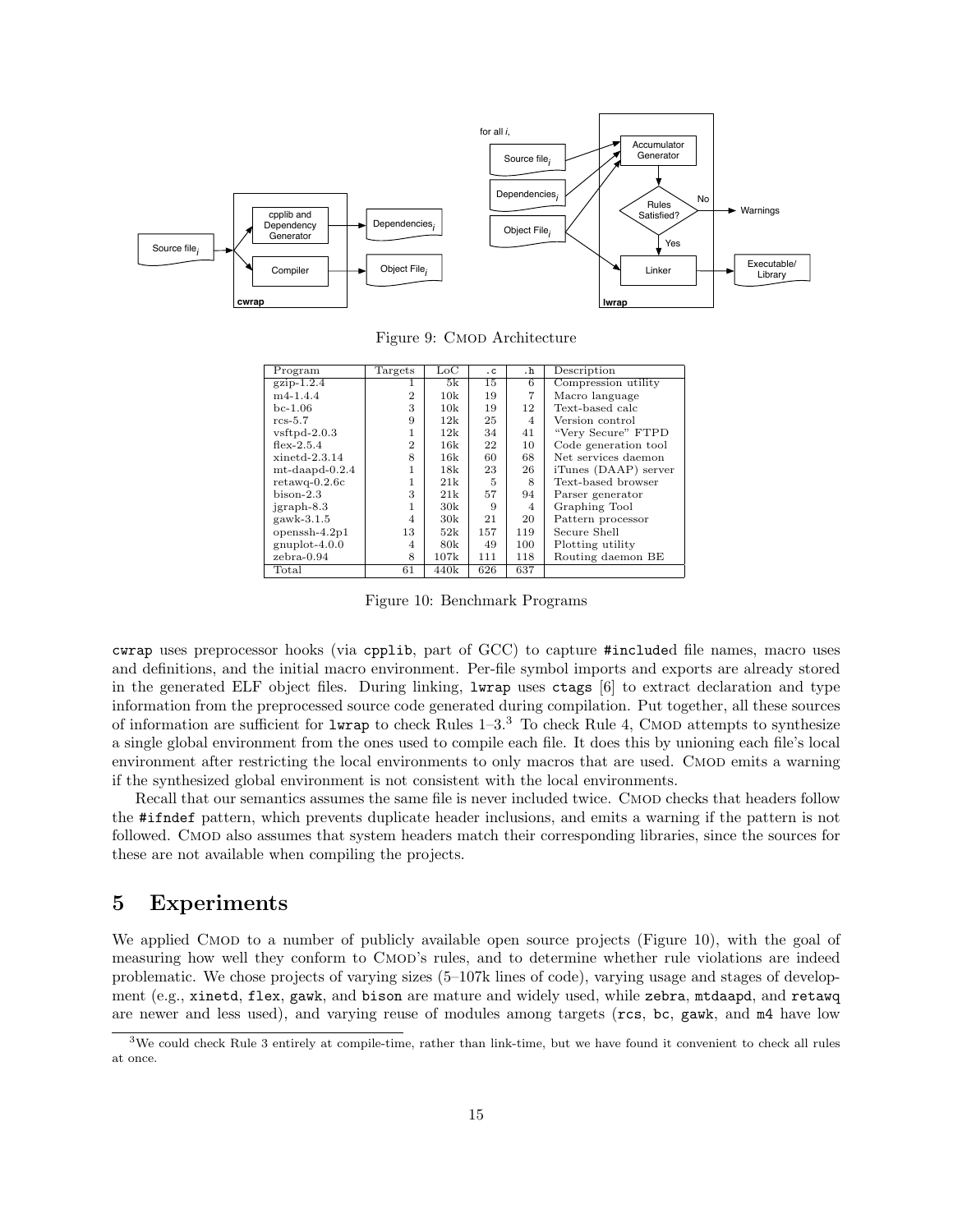|                     |                | Rule Violations |                  |       | Prop. Viol.    |      |                          |                        | Changes Required <sup>†</sup>    |                               |                         | <b>Build Time</b>   |
|---------------------|----------------|-----------------|------------------|-------|----------------|------|--------------------------|------------------------|----------------------------------|-------------------------------|-------------------------|---------------------|
| Program             | Ru. 1          | Ru. 2           | Ru. 3            | Ru. 4 | Inf.<br>Hid.   | Typ. | Ru. 1<br>$^+$            | Ru. 2                  | Ru. 3                            | Ru. 4<br>$^+$<br>۰            | Stock<br>$(\mathrm{s})$ | $CMOD %$ ovr<br>(s) |
| gzip                | $\overline{2}$ |                 |                  | -     | 2              | ۰    | $\times$ $\times$        |                        | $\overline{2}$<br>$\overline{2}$ | $\sim$                        | 1.0                     | 120%<br>2.1         |
| $m4*$               | $\overline{2}$ |                 |                  | -     | $\overline{2}$ |      | $\overline{2}$           | 1f,2<br>$\overline{2}$ |                                  |                               | 3.3                     | 54%<br>$5.6\,$      |
| $bc^*$              | 8              | 1(1)            | 6                | ۰     | 4              | -    | $\overline{4}$           | ۰                      | 1f.89<br>86                      | ٠<br>٠                        | 2.4                     | 86%<br>4.5          |
| $rcs^*$             |                |                 |                  | -     |                | -    |                          | 6<br>6                 |                                  |                               | 3.1                     | 331\%<br>13.2       |
| vsftpd              | 4              |                 |                  | -     |                | ۰    | $\overline{\phantom{a}}$ | -                      | 13<br>3                          | ۰<br>$\overline{\phantom{a}}$ | 2.7                     | 67%<br>4.4          |
| flex                | 5              | 6               |                  | -     | 3              | -    | 4                        | 15                     |                                  | ٠                             | 4.7                     | 107%<br>9.8         |
| xinetd <sup>*</sup> | 10             | 3(20)           |                  | -     | 3              | -    | 5                        | 1f,7<br>-10            |                                  |                               | 6.2                     | 17.7<br>187%        |
| mt-daapd            | 16             |                 |                  | -     | 5              | ۰    | 13<br>$\overline{2}$     |                        |                                  |                               | 6.3                     | 57%<br>9.8          |
| retawq              |                |                 | 16               |       |                |      |                          |                        | 8f,10<br>12                      |                               | 5.6                     | 7.8<br>39%          |
| bison <sup>*</sup>  | 3              | 17              | 8                |       | $\overline{2}$ | -    | 2                        | 2f.6 140               | 10<br>16                         | 3<br>3                        | 9.9                     | 89%<br>18.8         |
| jgraph              | 56             |                 |                  | -     | 54             | -    | 46<br>$\overline{2}$     |                        |                                  |                               | 1.0                     | 79%<br>1.6          |
| $gawk^*$            | 41             |                 | 22               |       | 38             | -    | 29<br>5                  |                        | 6f.7<br>10                       | ۰<br>٠                        | 11.1                    | 64%<br>18.3         |
| $openash^*$         | 68 (38)        | -               | 53               |       | 63             | ۰    | 62                       | ۰                      | 2f, 133 127                      | ۰<br>$\overline{\phantom{a}}$ | 28.3                    | 163.8<br>479%       |
| $gnuplot*$          | $\times$       | $\times$        | $353^{\ddagger}$ |       |                |      | X X                      | $\times$<br>$\times$   | $\times$<br>$\times$             | ۰                             | 28.9                    | 42%<br>41.2         |
| $zebra*$            | 139            |                 | 53               | -     | 64             | 5    | 64 10                    |                        | 27<br>6                          | ٠<br>$\overline{\phantom{a}}$ | 32.9                    | $163\%$<br>86.6     |
| Total               |                | 354(38)30(21)   | 168              |       | 240            | 6    | 232 23                   | 4f, 22 173             | 17f,286 266                      | 3<br>3                        |                         | 137%<br>(avg)       |

\*Has config.h file. <sup>†</sup>Line or file (f) additions (+) and deletions (-). <sup>‡</sup>gnuplot count not included in total

Figure 11: Experimental Results

reuse, while  $m$ t-daapd, bison and vsftpd have higher reuse). We ran CMOD on a dual-processor 2.80GHz Xeon machine with 3GB RAM running the Linux 2.4.21-40.ELsmp kernel. We used gcc 3.2.3, GNU ld/ar 2.14.90.0.4, and ctags 5.4.

To separate preprocessor from source language issues, we ran CMOD on each benchmark twice, using the following procedure. For the first run, we tabulated Rule 3 and Rule 4 violations, and examined any CMOD warnings about header files not using the #ifndef pattern. We manually verified that every flagged header was either harmless when included twice (e.g., it only contained prototypes), or that the header could never be included twice without a C compiler warning. We then fixed the Rule 3 and Rule 4 violations and reran CMOD to gather the Rule 1 and 2 violations.

Figure 11 summarizes our results. The first group of columns describes the benchmarks. For each program, we indicate whether it has a config.h file and list the number of build targets (executables or libraries); non-comment, non-blank lines of code; and .c and .h files. In the numerical totals, we count each file once, even if it occurs in multiple targets. Next we discuss the remaining columns, which count the number of rule violations, violations of Properties 2.1 (Information Hiding) and 2.2 (Type Safety), changes required to fix rule violations, and running time.

#### 5.1 Rule Violations

Figure 11 lists the rule violation counts in the second group of columns, with the additional false positives due to inaccuracies in parentheses. We have not pruned duplicate violations for the same source in different targets. A Rule 1 violation corresponds to a symbol name and pair of files such that the files import and export the symbol without a mediating header. A Rule 2 violation occurs for each type name that has multiple definitions. A Rule 3 violation corresponds to a pair of files such that a change and use of a macro causes a vertical dependency between the files. Lastly, a Rule 4 violation corresponds to a target whose linked object files were compiled in incompatible preprocessor environments.

We believe most of the genuine rule violations constitute bad practice. In particular, they can complicate reasoning about the code, make future maintenance more difficult, and lead to bugs. We discuss each category of rule violation below.

Rule 1: Rule 1 violations are often dangerous, because they can permit a provider and client to disagree on the type of a symbol without generating an error at compile-time (as discussed in Section 2.2). We found 349 violations that seem problematic. The most common case is when a source file locally declares an extern symbol that does not appear in a header (240 times). As discussed in Section 5.2, these are arguably information hiding violations. The next most common Rule 1 violations occur when a provider .c file fails to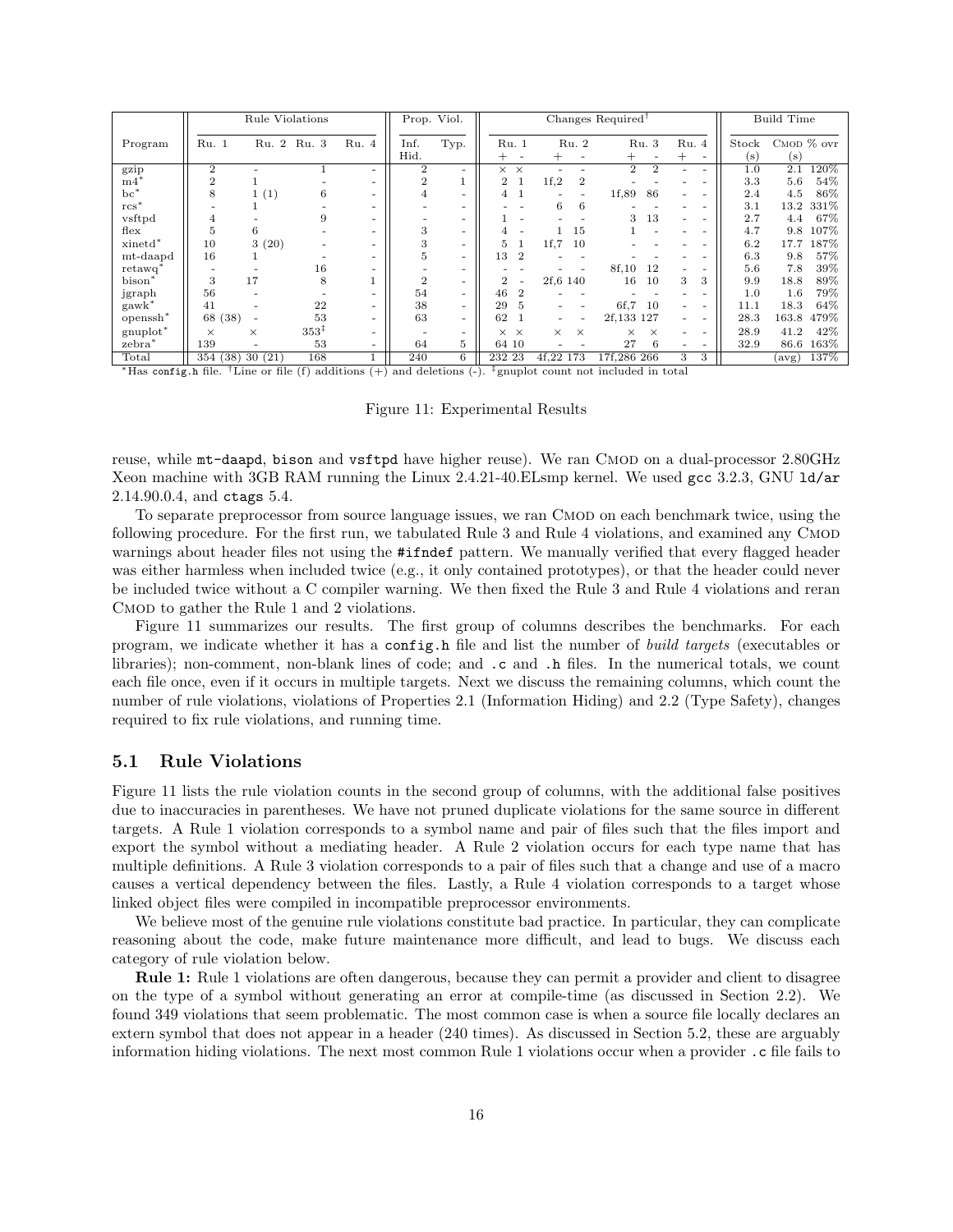#include a header containing the symbols it exports (81 times) or a client .c file locally declares a prototype instead of #includeing a header file, even though there is a header with the symbol (28 times). Many of the first category of Rule 1 violations are due to jgraph, which heavily uses K&R-style implicit function declarations rather than prototypes.

The five remaining Rule 1 violations appear safe. Three of these are due to code files that are #included in another file. Since the other file textually incorporates the first, it does not need a mediating header to ensure symbols have matching types, but Rule 1 requires this. The last two Rule 1 violations occur in gzip, which includes assembler sources that define exported symbols but cannot #include their header.

Rule 2: Rule 2 violations are due to multiple definitions of the same type name, which can lead to type mismatches and information hiding violations. We found 6 violations in which the same type definition was duplicated in several files. As with most code duplication, this is dangerous because the programmer must remember to update all definitions when changing the type.

We also found 24 violations for practices that are safe. In one case, a type name is reused at two different types in different files. In this particular case each definition is local to a single file, so the code is safe. Enforcing a kind of static for types would eliminate this violation. In the remaining 23 violations, there are duplicate identical type definitions created in auto-generated code. This is not a pattern CMOD can easily recognize.

Rule 3: Rule 3 violations make it harder to reason about headers in isolation. There are a total of 33 Rule 3 violations that we think are bad practice. We found 31 violations that are vertical dependencies in which header files depend on the order they are included, which we have argued is undesirable. Two additional Rule 3 violations occur because the same macro is #defined in two different header files. In these cases the macros are actually defined to be the same—the code appeared to have been duplicated between the files, which makes maintenance harder.

The remaining 135 violations are safe practices that CMOD does not recognize as such. 116 of the Rule 3 violations are due to limitations in modeling config.h. In particular, several programs have multiple global configuration files that are themselves #included in config.h. Since CMOD only treats config.h specially, dependencies on these other headers are flagged as rule violations. We believe that Rule 3 could be relaxed to allow this case.

The other 19 of the violations occur when one file is included after a #define of a macro it depends on, and the file contains code definitions rather than an interface. This is a violation of Rule 3, but as mentioned in Section 2.3, this case could be handled specially.

One program, gnuplot, has a very large number of vertical dependencies. gnuplot uses special .trm files as both headers and sources, depending on CPP directives. Since these vertical dependencies are clearly intended, we did not attempt to fix the violations, and thus we do not measure Rule 1 or 2 violations for gnuplot, nor do we include them in the total.

Rule 4: The one Rule 4 violation is caused by compiling a library and a source file that links with it using macro environments that differed for one macro name. We think this should be avoided, and in this case the violation was easily fixed.

False Positives: CMOD reported 38 Rule 1 violations that were false positives, meaning that CMOD issues a warning but the code does not actually violate the rule. The culprit was ctags, which sometimes fails to parse complex code, leaving CMOD with inaccurate information about source files. An example of where this happens is shown in Figure 12. CMOD also reported 21 false positives for Rule 2. Twenty of these reports are due to xinetd, in which library headers are copied after a library is built and then are included by library clients. Cmod does not know that the copied header should be treated as identical to the original header, and so complains about duplicate type definitions. The Rule 2 false positive in bc is due to a code parsing error in our implementation.

#### 5.2 Property Violations

Of those rule violations we consider bad practice, some directly compromise Properties 2.1 (Information Hiding) and 2.2 (Type Safety). The middle columns in Figure 11 measure how often this occurs in our benchmarks.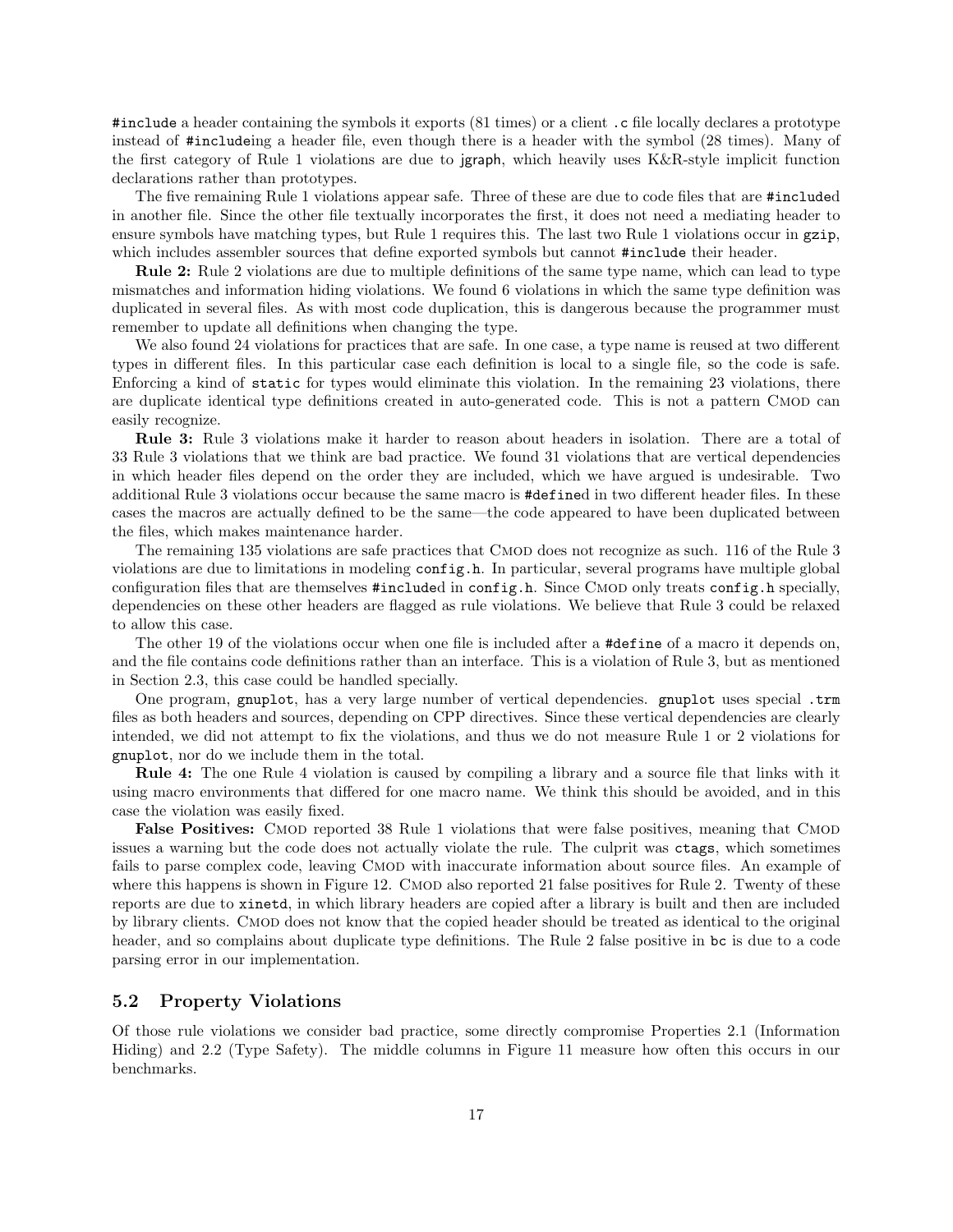```
56 void fatal(const CHAR ^*, ...) __dead
         1 -attribute ((format(printf, 1, 2)));
65 void cleanup_exit(int) __dead;
```
Figure 12: Example false positive in openssh. ctags fails to parse complicated C syntax, in this case the dead attribute.

Information hiding violations degrade a program's modular structure, complicating maintenance and leading to defects. To determine what constitutes an information hiding violation, we need to know the programmer's intended policy. Since this is not explicitly documented in the program, here we assume that header files define the programmer's intended policy. In particular, following Property 2.1, we consider as public any symbol mentioned in a header file, and any type defined in a header file. Likewise, we consider as private any symbol never mentioned in a header, and any type mentioned in a header file but defined in a source file.

By this measure, some Rule 1 and 2 violations are not information hiding errors, e.g., when a .c file fails to include its own header(s), or when an identical type definition appears in several headers. Information hiding violations by our metric constitute roughly  $68\%$  (240 out of 354) of the Rule 1 violations. There were no Rule 2 violations that showed information hiding problems.

There were a total of 6 type errors in our benchmarks. All of the errors were due to Rule 1 violations in which a client locally declared a prototype and got its type wrong. The most interesting type errors were found in zebra. Clients incorrectly defined prototypes for four functions, in two cases using the wrong return type and in two cases listing too few arguments. No header is defined to include prototypes for these four functions, and hence these were also information hiding violations. Ironically, in the cases where the return type was wrong, the client code even included a comment describing where the original definition is from—yet the types in the local declaration were still incorrect.

#### 5.3 Examples of Suspect Coding Practices

Figure 13(a) shows two examples from zebra. In the first example (providers if netlink.c and rt netlink.c and the client rt\_netlink.c), the client locally declares interface\_lookup\_netlink() and netlink\_routeread() with the wrong return type. (Note that this particular typo may or may not be problematic, depending on whether it is important to check the return value of this function.) Ironically, in this case the client code even includes a comment describing where the original definition is from—yet the types are still wrong. In the second example  $(\text{bgpd.c and bgp_zebra.c})$ , the function  $\text{bgp}_z \neq \text{bra.init takes}$  one argument but is called with no arguments, which could lead to strange behavior at run time.

Examples of duplicate type definitions in multiple locations are shown in Figure 13(b,c). For the case of m4, the type boolean is defined in two places to types that do not match but whose values never intermix. In these cases we were able to alpha-rename the types; a notion of static for type definitions would also have eliminated the warnings, since most such types are intended to be file-local. In flex, there are multiple type definitions of various sizes of integers but duplicated in two locations. It illustrates bad coding practice, which leads to brittle code and is a source of potential errors.

#### 5.4 Required Changes and Performance

We designed CMOD to enforce modular properties while remaining as backward compatible as possible. To evaluate the latter, we measured the effort required to make a program CMOD-compliant. The second-to-last group of columns list the number of additions (+) and deletions (-) of files (f) and lines of code (no unit) required to eliminate the Cmod warnings. One file change corresponds to inlining or deleting a whole file, usually because code was split across files to no apparent advantage.

We found it was generally straightforward to make a program comply with CMOD's rules, and most violations required changing only a few lines of code. Violations of Rules 1 and 2 were easy to fix by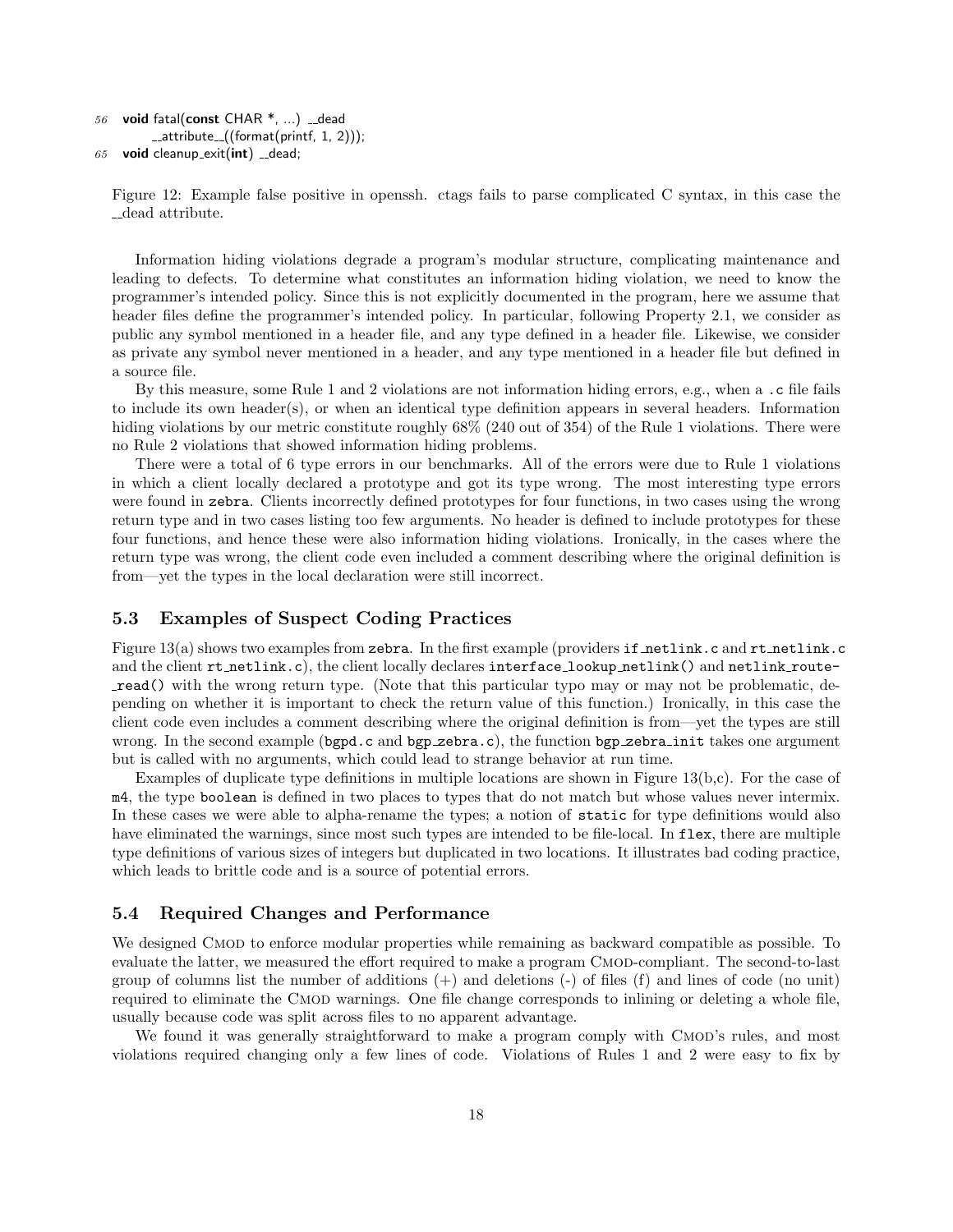#### if netlink.c:

- 25 /\* Extern from rt\_netlink.c \*/ ← Programmer's comment!
- 26 void interface\_lookup\_netlink ();

#### rtread netlink.c:

- 25 /\* Extern from rt\_netlink.c \*/ ← Programmer's comment!
- $26$  void netlink\_route\_read ();

#### rt netlink.c:

- 860 int
- $861$  interface\_lookup\_netlink () { ...

. . . 896 int

 $897$  netlink\_route\_read () { ...

#### bgpd/bgpd.c:

. . .

4905 void

4906 bgp init ()

4907 {

- 4908 void bgp\_zebra\_init (); ← Local prototype declaration.
- 4919 bgp\_zebra\_init ();← Local call site with no arguments

#### bgpd/bgp zebra.c:

980 void

981 bgp\_zebra\_init (int enable) { ... ← Definition

#### (a) Rule 1: Symbol declarations with incorrect types in zebra

lib/regex.c:

257 typedef char boolean;

#### m4.h:

117 typedef enum {  $FALSE = 0$ ,  $TRUE = 1$  } boolean;

(b) Rule 2: Multiple, inconsistent type definitions in m4

#### scan.c:

- $34$  #if defined \_STDC\_VERSION\_ && ...
- 35  $\#$ include <inttypes.h>
- 36 typedef int8\_t flex\_int8\_t;
- 37 typedef uint8\_t flex\_uint8\_t;

```
. . .
42 #else
     . . .
```

```
49 \#endif/* ! C99 */
```
#### flexint.h:

- 17  $\#$ include  $\lt$ inttypes.h $>$
- 18 typedef int8\_t flex\_int8\_t;
- 19 typedef uint8\_t flex\_uint8\_t;

. . .

(c) Rule 2: Duplicate, but consistent type definitions in flex

#### Figure 13: Example Suspicious Coding Practices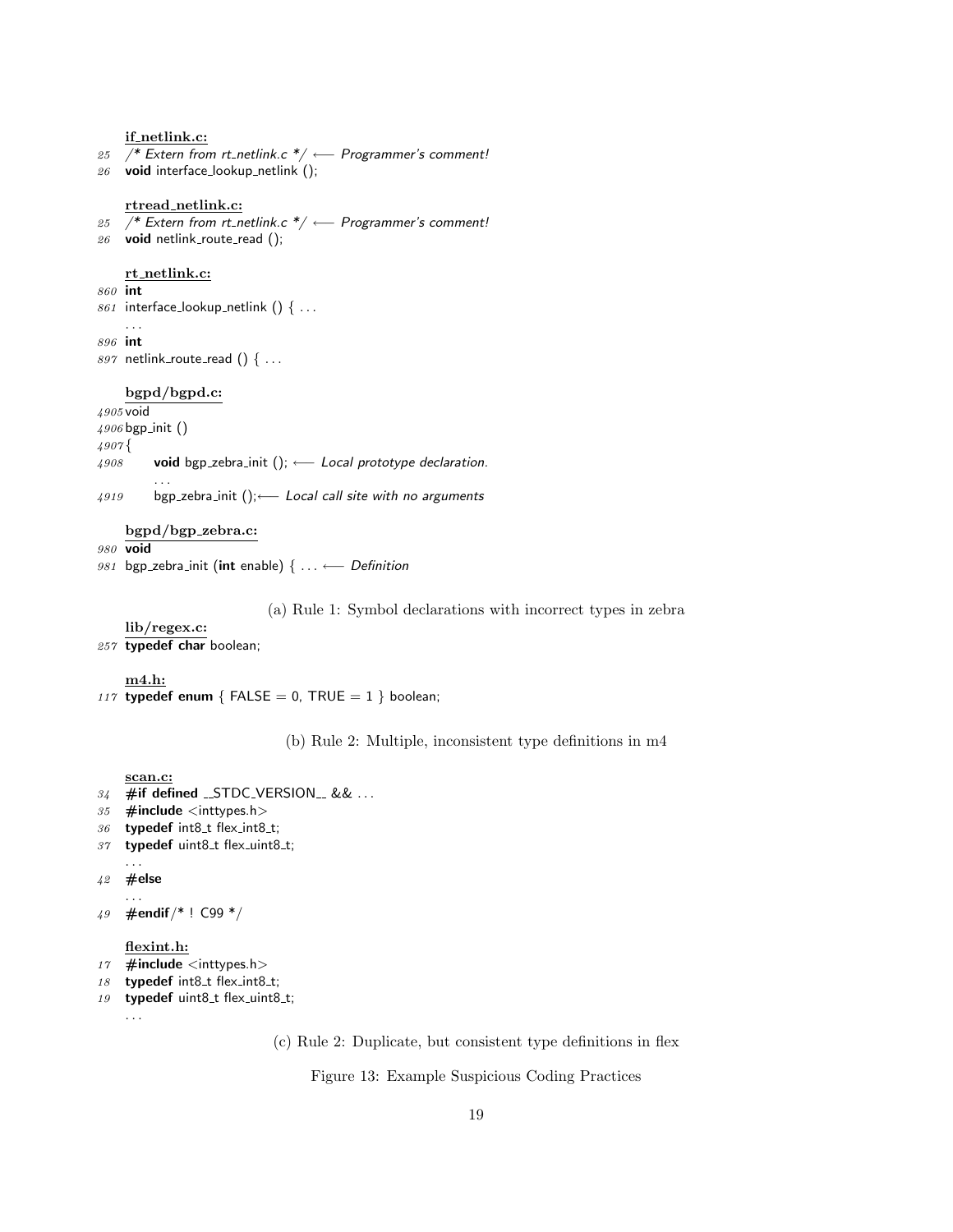moving prototypes into headers, or creating headers where required. Violations of Rule 3 required various techniques to fix. Vertical dependencies were easy to fix by converting them into horizontal dependencies. In particular, if a pair of dependent headers always occurs together in consecutive order, then it is easy to move the #include of the first header into the second header. Files that do not act as interfaces but are #included can be inlined, and duplicate macro definitions are easy to eliminate. We resolved other vertical dependencies by moving the dependent file into config.h, where appropriate. Note that very rarely this suppresses a Rule 1 violation, because now that header is included in more files.

There were four programs we did not bring into full compliance with CMOD. As mentioned earlier, gzip includes assembler sources that cannot #include header files. gnuplot relies on vertical dependencies that cannot be removed without fundamentally changing the design of the program. Lastly, bc and mt-daapd contain auto-generated type definitions that cause three Rule 2 violations, and which we did not attempt to fix.

Finally, the last three columns in Figure 11 measure the time taken to build the program without and with CMOD. The current prototype of CMOD adds noticeable but acceptable overhead to the compilation procedure. We believe that the performance could be improved with more engineering effort.

## 6 Related Work

As we stated in the introduction, although many experts recommend using .h files as interfaces and .c files as implementations [2, 15, 16, 17, 19], the details vary somewhat and are insufficient for full modular safety. King presents the core idea that header files should include declarations, and that both clients and implementations should #include the header [17]. McConnell recommends always having public and private headers for modules [19], and mentions using a single public header for a group of implementations, neither of which are discussed in most sources. The Indian Hill style guide rather confusingly recommends both that "header files should not be nested" (i.e., recommends vertical dependencies, something we think is bad practice), and recommends using #ifndef to prevent multiple inclusions, which should never happen if there are no nested headers. None of these publications, nor any other publication we could find, discussed sufficient requirements to ensure information hiding and type safety, leading us to believe that the subtleties are not widely known.

There is a large design space of module systems [26], which are part of many modern languages such as ML, Haskell, Ada, and Modula-3. In common with CMOD, these languages support information hiding via transparent and abstract types, and multiple interfaces per implementation. They ensure type-safe linking, and most (but not all) support separate compilation. They also provide several useful mechanisms not supported by CMOD, due to its focus on backward compatibility.

First, ML-like languages support functors, which can be instantiated several times in the same program. As discussed in Section 2.3, CMOD supports program-wide parameterization (e.g., via config.h), but not per-module parameterization, since it is tricky to do correctly in C and is relatively rare.

Second, most module systems also support hierarchical namespace management. Since CMOD builds on existing C programming practice, it inherits C's global namespace, with limited support for symbol hiding via static, and no support for hiding type names.  $C++$  namespaces address this limitation to some extent, and we believe they could safely coexist with CMOD.

Lastly, in CMOD and many module systems, linking occurs implicitly by matching the names of imports and exports. Some systems, however, express linking explicitly, for a greater degree of abstraction and reuse. For example, Knit [27], Koala [30], and Click [21] are C and C++ extensions/add-ons that support this style of modular programming. Microsoft's Component Object Technologies (COM) model [4] provides similar facilities to construct dynamically linked libraries (DLLs). These systems assume that the basic C module convention is used correctly and build on top of it, and so CMOD may be viewed as complementary.

Some systems aim to support type safety but not information hiding.  $C++$  compilers embed type information in symbol names during compilation, a practice called "name mangling." Although designed to support overloading, name mangling can also enforce link-time type safety. Since names include type information, when a client and provider agree on a name, they also agree on types. This is not always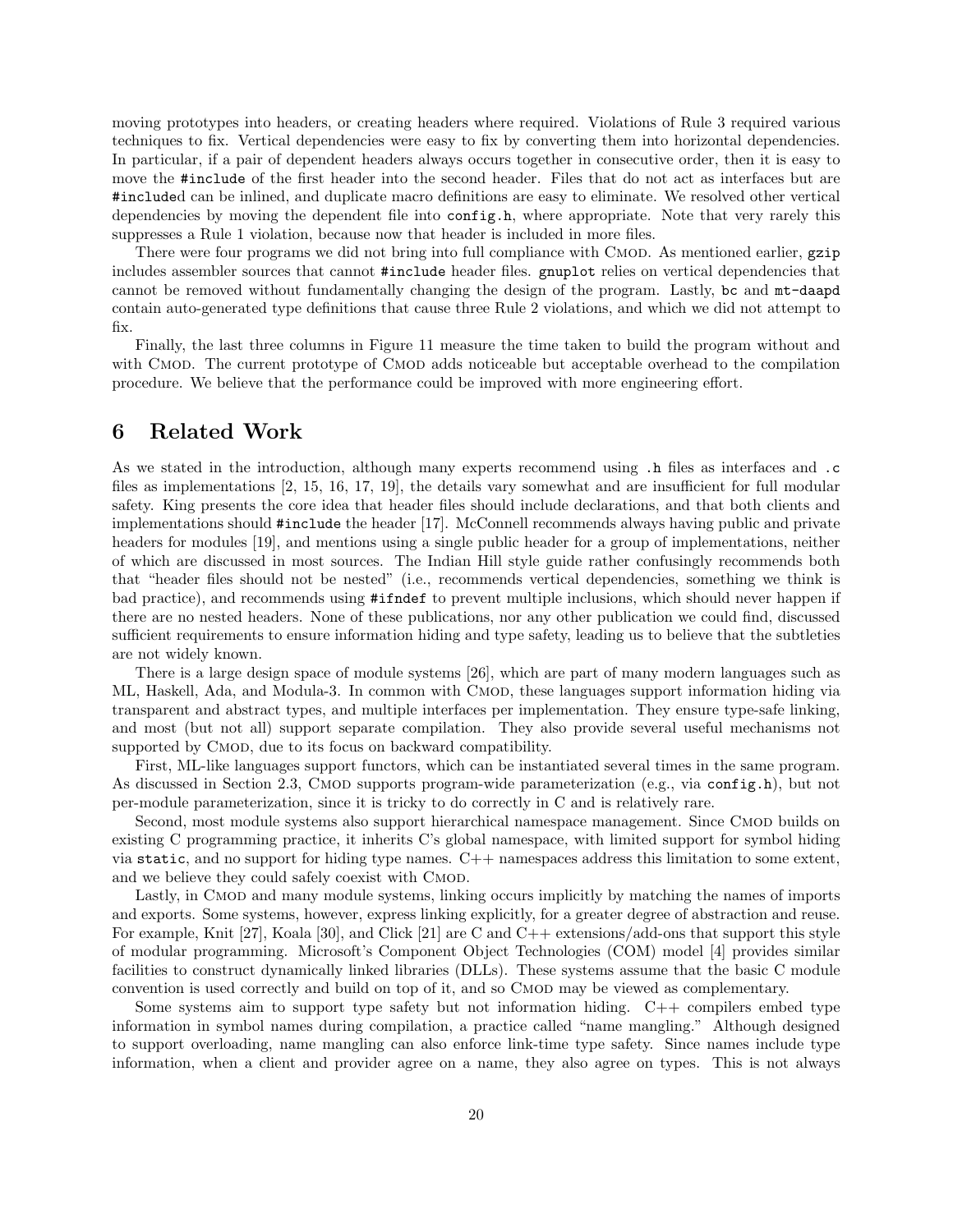reliable, however, since mangled struct types do not include field information, which could therefore disagree. CIL [24] is a parsing toolkit for C that can combine several C sources into a single file. In so doing, it complains if it finds that two files disagree on the definition of a type or symbol. It would find all of the type errors that we discovered in our experiments.

Finally, a number of researchers have studied the C preprocessor, but not as a means to enforce modularity. Favre [8] proposes a denotational semantics for CPP. Several researchers recommend curtailing or even eliminating the C preprocessor, due to its complexity [7, 18]. Lastly, a number of tools check for erroneous or questionable uses of cpp directives, including lint [13], PC-lint [25], and Check [28]. The detected bug patterns are fairly localized and generally concern problematic macro expansions.

# 7 Conclusions

We have described CMOD, a module system for C that ensures type-safe linking and information hiding while maintaining compatibility with existing practice. CMOD enforces a set of four rules. At a high level, Rule 1 makes header files equivalent to regular modular interfaces; Rule 2 checks for consistent use of type names and type abstraction; and Rules 3 and 4 control preprocessor interactions. We showed formally that these rules in combination with the C compiler form a sound module system that supports information hiding and ensures type safety. Our experiments show that in practice, violations of our rules reveal dangerous coding idioms, violations of information hiding, and type errors. Fortunately, we found that for most programs, rule violations are rare and can be fixed fairly easily. Thus CMOD brings the benefits of modular programming to C while still being practical for legacy systems.

# References

- [1] J. Barnes. Ada 95 rationale: The language, the standard libraries. Lecture Notes in Computer Science, 1247, 1997.
- [2] L. Cannon, R. Elliott, L. Kirchoff, J. Miller, R. Mitze, E. Schan, N. Whittington, H. Spencer, D. Keppel, and M. Brader. Recommended C Style and Coding Standards. sixth edition, 1990.
- [3] E. Chailloux, P. Manoury, and B. Pagano. D´eveloppement d'applications avec Objective Caml. O'Reilly, France, 2000.
- [4] COM: Component object model technologies. http://www.microsoft.com/com/default.mspx.
- [5] B. Cox and A. Novobilski. Object Oriented Programming: An Evolutionary Approach. Addison-Wesley, 1991.
- [6] Exhuberant ctags. http://ctags.sourceforge.net/.
- [7] M. D. Ernst, G. J. Badros, and D. Notkin. An empirical analysis of C preprocessor use. IEEE Transactiosn on Software Engineering, 28(12), 2002.
- [8] J.-M. Favre. CPP Denotational Semantics. In SCAM, 2003.
- [9] N. Glew and G. Morrisett. Type-safe linking and modular assembly language. In POPL, 1999.
- [10] S. Harbison. *Modula-3*. Prentice-Hall, 1992.
- [11] Once-only headers the C preprocessor. gcc on-line documentation, section 2.4, http://gcc.gnu.org/ onlinedocs/gcc-4.1.1/cpp/Once 002dOnly-Headers.html#Once 002dOnly-Headers.
- [12] T. Jim, J. G. Morrisett, D. Grossman, M. W. Hicks, J. Cheney, and Y. Wang. Cyclone: A safe dialect of C. In USENIX Annual Technical Conference, 2002.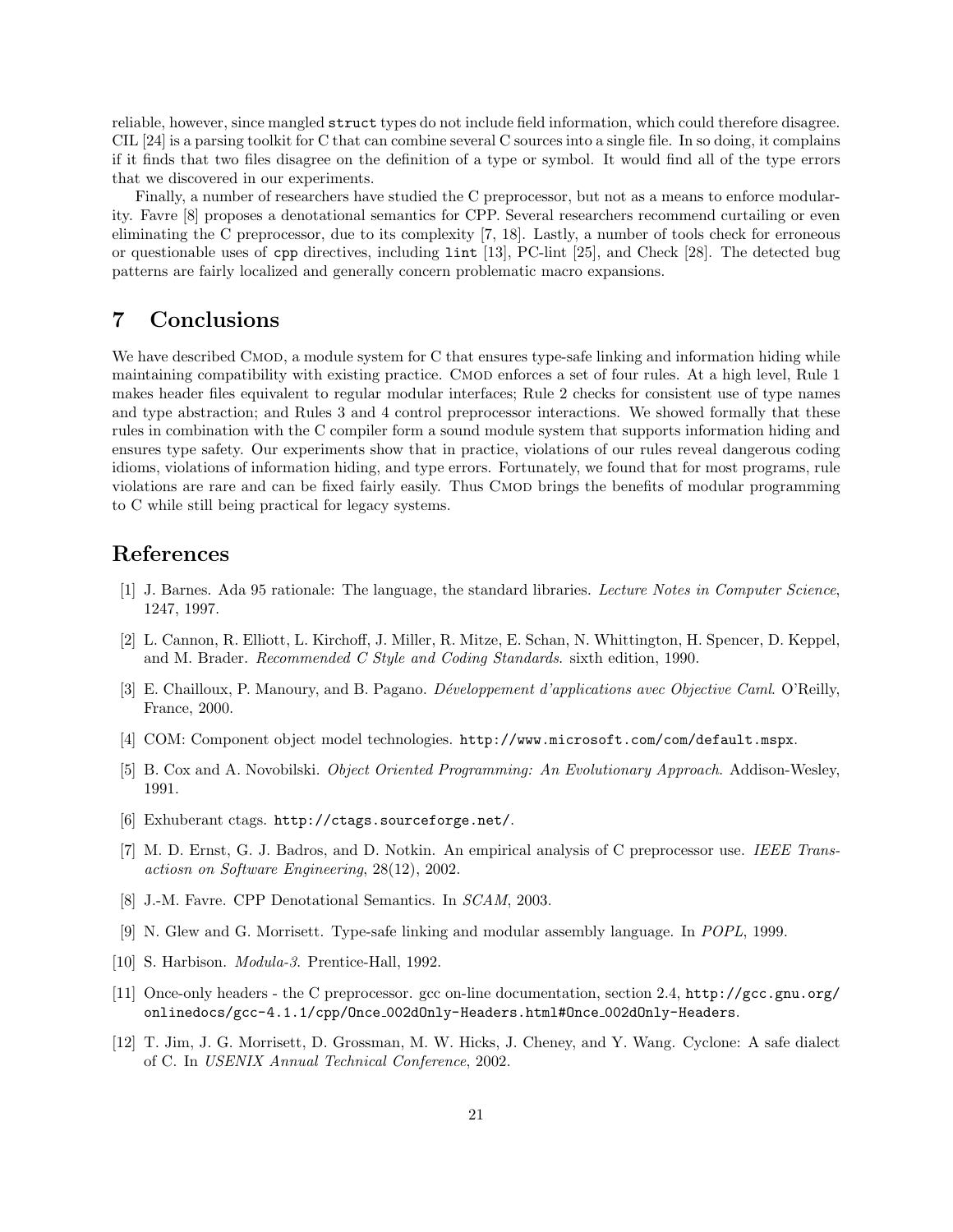- [13] S. Johnson. Lint, a C program checker. Technical Report 65, Bell Labs, Murray Hill, N.J., Sept. 1977.
- [14] S. P. Jones and J. Hughes, editors. Haskell 98: A Non-strict, Purely Functional Language. 1999.
- [15] B. W. Kernighan and R. Pike. The Practice of Programming. Addison-Wesley Professional, 1999.
- [16] B. W. Kernighan and D. M. Ritchie. The C Programming Language. Prentice Hall, 2nd edition, 1988.
- [17] K. N. King. C Programming: A Modern Approach. W. W. Norton & Company, Inc., 1996.
- [18] B. McCloskey and E. Brewer. ASTEC: a new approach to refactoring C. In FSE, 2005.
- [19] S. McConnell. Code Complete. Microsoft Press, 1993.
- [20] R. Milner, M. Tofte, R. Harper, and D. MacQueen. The Definition of Standard ML (Revised). MIT Press, 1997.
- [21] R. Morris, E. Kohler, J. Jannotti, and M. F. Kaashoek. The Click modular router. In SOSP, 1999.
- [22] G. Morrisett. Personal communication, July 2006.
- [23] G. C. Necula, J. Condit, M. Harren, S. McPeak, and W. Weimer. CCured: Type-Safe Retrofitting of Legacy Software. TOPLAS, 27(3), May 2005.
- [24] G. C. Necula, S. McPeak, S. P. Rahul, and W. Weimer. CIL: Intermediate Language and Tools for Analysis and Transformation of C Programs. In CC, pages 213–228, 2002.
- [25] PC-lint/FlexeLint. http://www.gimpel.com/lintinfo.htm, 1999. Product of Gimpel Software.
- [26] B. C. Pierce, editor. Advanced Topics in Types and Programming Languages. MIT Press, 2005.
- [27] A. Reid, M. Flatt, L. Stoller, J. Lepreau, and E. Eide. Knit: Component composition for systems software. In OSDI, 2000.
- [28] D. Spuler and A. Sajeev. Static detection of preprocessor macro errors in C. Technical Report 92/7, James Cook University, Townsville, Australia, 1992.
- [29] W. P. Stevens, G. J. Myers, and L. L. Constantine. Structured design. IBM Systems Journal, 13(2):115– 139, 1974.
- [30] R. van Ommering, F. van der Linden, J. Kramer, and J. Magee. The Koala component model for consumer electronics software. IEEE Software, 2000.

# A Soundness

In this section we show that our rules from Figure 6 are sound for  $MTAL<sub>0</sub>$ , assuming no type abstraction or type naming is present.

We begin by stating some lemmas about  $MTAL<sub>0</sub>$  (Figure 8).

**Lemma A.1 (Preservation)** If  $\vdash O_1$  link  $O_2 \sim O$  then  $\vdash O$ 

**Lemma A.2 (Associativity of link)** If  $\vdash (O_1 \text{ link } O_2)$  link  $O_3 \rightarrow O$  then  $\vdash O_1$  link  $(O_2 \text{ link } O_3) \rightarrow O$ .

**Lemma A.3 (Commutativity of link)** If  $\vdash O_1$  link  $O_2 \rightarrow O$  then  $\vdash O_2$  link  $O_1 \rightarrow O$ .

**Lemma A.4** If  $\forall i, j, 1 \le i, j \le n, i \ne j$ .  $\vdash O_i$  link  $O_j \rightsquigarrow O_{ij}$  and if  $\pi$  is any permutation of  $\{1 \dots n\}$  then

$$
\vdash O_{\pi(1)} \text{ link } O_{\pi(2)} \text{ link } \dots \text{ link } O_{\pi(n)} \sim O_{1...n}
$$

with  $\vdash O_{1...n}$ .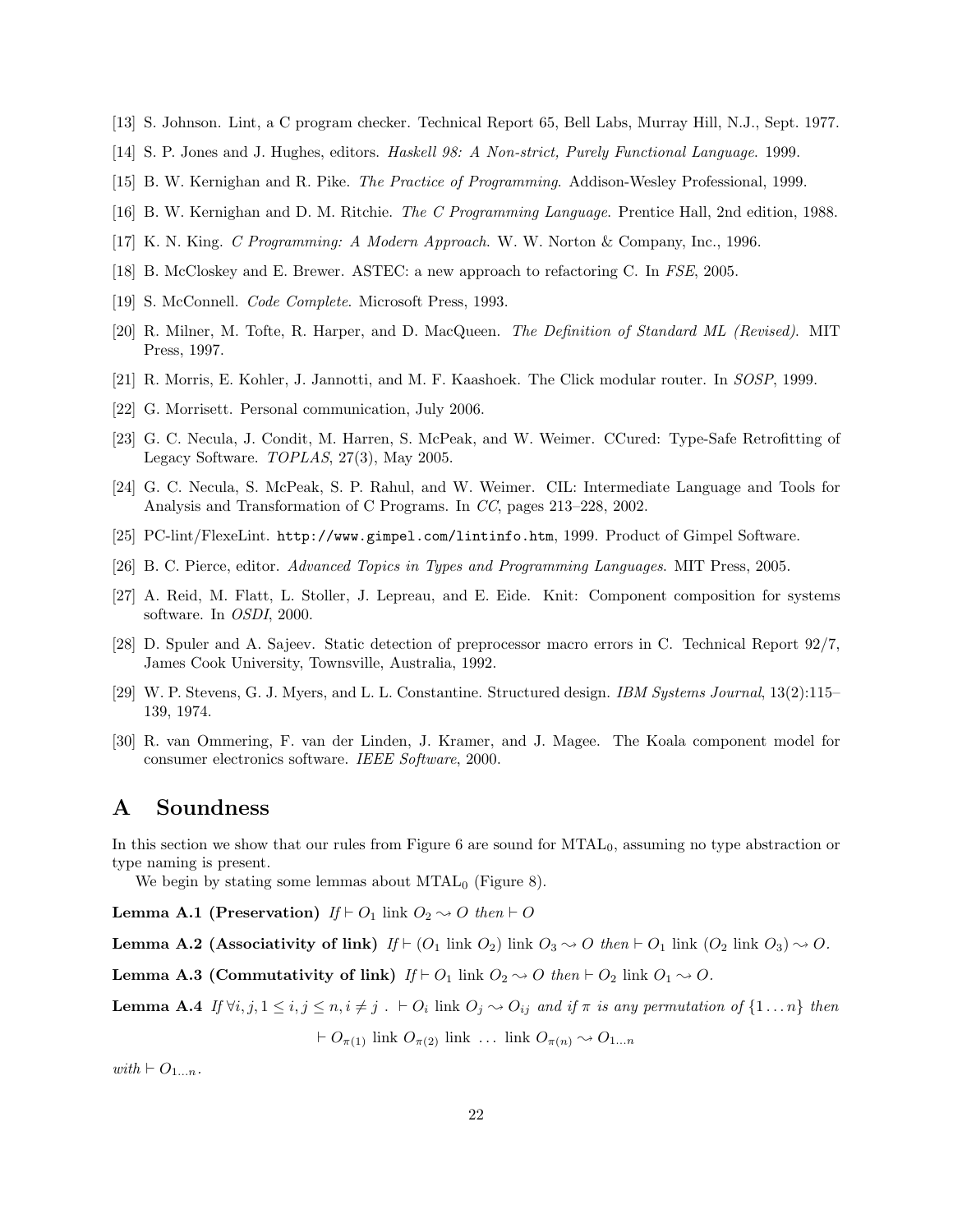We start by observing a property induced by Rule 4.

**Lemma A.5** If  $\Delta; \mathcal{F} \vdash \mathcal{R}_4(f, \Delta_f)$  and  $\Delta_f; \mathcal{F} \vdash f \leadsto \mathcal{A}$  then  $\Delta; \mathcal{F} \vdash f \leadsto \mathcal{A}$ .

Proof By observation on the rules in Figure 5. The induction holds trivially for all operational sematics rules except for [IFDEF+] and [IFDEF-]. For those rules and by the premise of Rule 4 in Figure 6, it follows that the semantics rule are never applied with the value of macro being checked that is not common between  $\Delta$  and  $\Delta_f$ . Hence the hypothesis holds for [IFDEF+] and [IFDEF-] as well.  $\square$ 

Next we describe a basic property of [COMPILE] from Figure 7.

Lemma A.6 If two fragments have the same preprocessed output then their compiled objects are the same. More formally, if  $\Delta; \mathcal{F} \vdash f_1 \leadsto \mathcal{A}$  and  $\Delta; \mathcal{F} \vdash f_2 \leadsto \mathcal{A}$  then  $\Delta; \mathcal{F} \vdash f_1 \stackrel{comp}{\longrightarrow} O$  iff  $\Delta; \mathcal{F} \vdash f_2 \stackrel{comp}{\longrightarrow} O$ 

**Proof** By inspection of rule [COMPILE].  $\Box$ 

One key property the compiler gives us is that, by themselves, each compiled object file is well-formed (in isolation) according to the rules in Figure 8.

### Lemma A.7 (Well-formed compiled objects)  $\textit{If } \Delta; \mathcal{F} \vdash f \xrightarrow{comp} [\Psi_I \Rightarrow H : \Psi_E] \textit{ then } \vdash [\Psi_I \Rightarrow H : \Psi_E]$

**Proof** By assumption [COMPILE] holds, and so preprocessing f produces the result accumulator  $(C, I, T, \mathcal{I}, Z, E, N, D, \mathcal{U}, H)$ . To show that  $[MTAL_0-WF-OBJ]$  holds, we need to identify a heap typing  $\Psi_A$  that satisfies the rule. We chose  $\Psi_A = N|_{\text{dom}(\Psi_I)}$  from the result accumulator, where  $\text{dom}(\Psi_I)$  is any symbol not in the domain of  $\Psi_I$ . We now can show that each of the premises of [MTAL<sub>0</sub>-WF-Obj] hold:

- 1.  $\vdash \Psi_I$ . By [COMPILE] we have  $\Psi_I = N|_{(I-E)}$ , and by definition there are no duplicate elements in the domain of  $\Psi_I$ .
- 2.  $\vdash \Psi_A \leq \Psi_E$ . By [COMPILE] we have  $\Psi_E = N|_E$  and  $\Psi_I = N|_{(I-E)}$ . By construction we have  $\Psi_A = N|_{\neg \text{dom}(\Psi_I)}$ . But then any symbol in dom  $(\Psi_E)$  must be in dom  $(\Psi_A)$ . Furthermore, we have  $\vdash \Psi_A$  because by definition there are no duplicate elements in the domain of  $\Psi_A$ .
- 3.  $\Psi_I \cup \Psi_A \vdash H : \Psi_A$ . By [COMPILE] we have  $N \vdash H$ , and then by [WF-HEAP] we have  $N \vdash e$ :  $N(g)$  where  $H(g) = e$  (here we safely assume the same g appears at most once, which also holds by [WF-HEAP]). Further, since dom  $(\Psi_I) \cup$  dom  $(\Psi_A) =$  dom  $(N)$  by construction, and since both are projections of N onto smaller domains, we have  $\Psi_I \cup \Psi_A = N$ . Thus for every  $g \in \text{dom}(N)$ , we have  $\Psi_I \cup \Psi_A \vdash e : N(g)$ . Then since dom  $(\Psi_A) \subseteq \text{dom}(N)$ , we have  $\Psi_I \cup \Psi_A \vdash e : \Psi_A(g)$ , which is the same as  $\Psi_I \cup \Psi_A \vdash H : \Psi_A$ .
- 4. dom  $(\Psi_I) \cap$  dom  $(\Psi_A) = \emptyset$ . This holds trivially, because by [COMPILE] we have  $\Psi_I = N|_{(I-E)}$ , and our choice of  $\Psi_A$  contains nothing in I in its domain.

 $\Box$ 

Now we can prove type-safe linking. Our proof strategy will be to first prove that order-independent fragments can be freely rearranged. We will then use this result to show that if one file imports a symbol and one file exports a symbol, then the CMOD rules force the types to match. Finally, we will show that as a consequence, Cmod enforces type-safe linking.

In this proof, we will use  $A_1 \cup A_2$  to denote the component-wise union of the two accumulators (which translates to concatenation for any mappings). We also overload the sequencing operator to chain fragments together, so that we may write  $f_1, f_2$  to mean the statements in  $f_1$  followed by the statements in  $f_2$ .

We begin by describing the behavior of preprocessing a sequence of fragments:

Lemma A.8 (Preprocessing chains)  $If \mathcal{F} \vdash \langle h; \mathcal{A}_{\emptyset}; \Delta; f_1 \rangle \stackrel{*}{\longrightarrow} \langle h_1; \mathcal{A}_1; \Delta_1; \cdot \rangle \ then \ \mathcal{F} \vdash \langle h_1; \mathcal{A}_1; \Delta_1; f_2 \rangle \stackrel{*}{\longrightarrow}$  $\langle h_2; \mathcal{A}_2; \Delta_2; \cdot \rangle$  if and only if  $\mathcal{F} \vdash \langle h; \mathcal{A}_{\emptyset}; \Delta; (f_1; f_2) \rangle \stackrel{*}{\longrightarrow} \langle h_2; \mathcal{A}_2; \Delta_2; \cdot \rangle$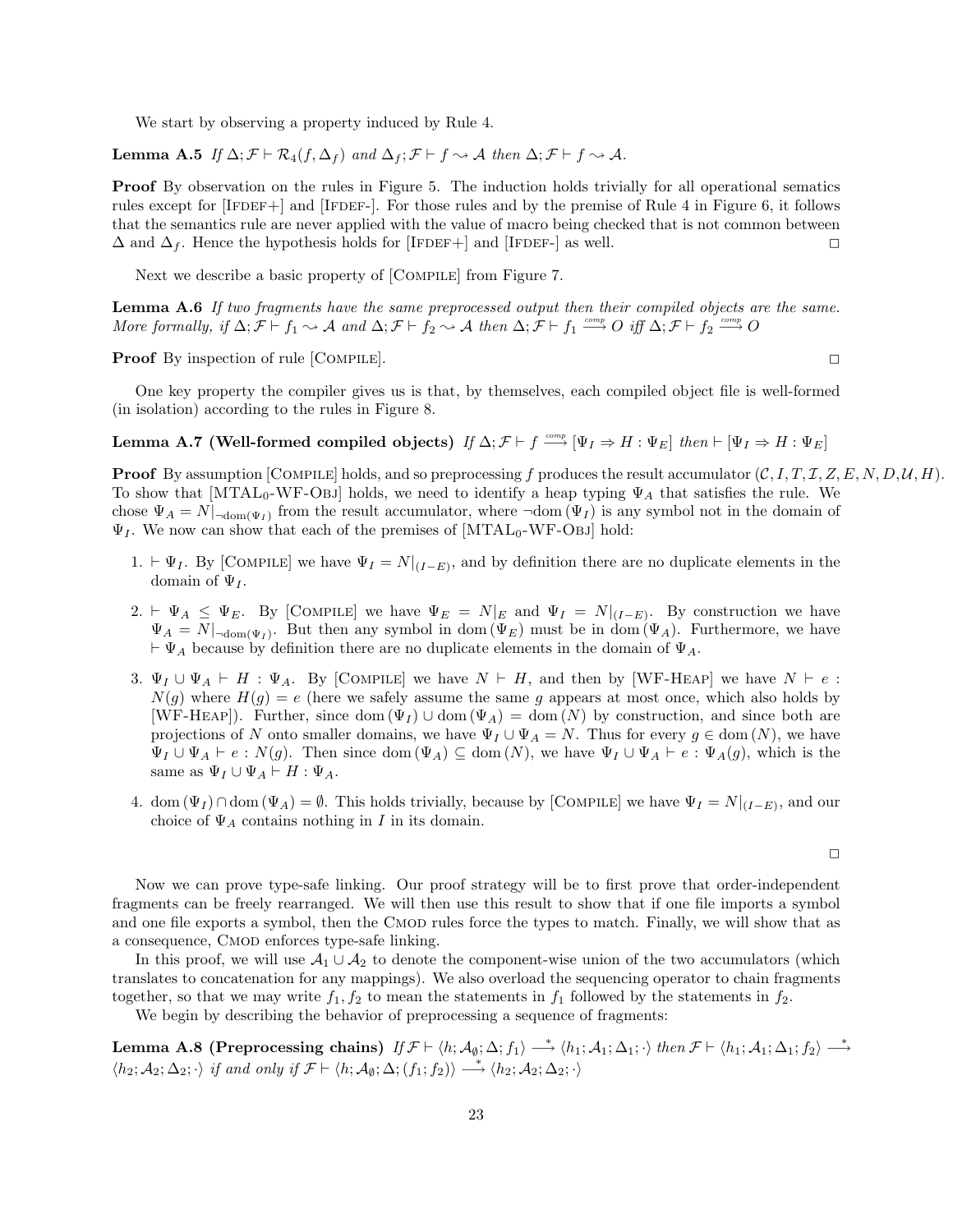We also observe that preprocessing any fragment to completion leaves the name of the file currently being preprocessed unchanged, because [Include] inserts any necessary pop statements.

**Lemma A.9** If  $\mathcal{F} \vdash \langle h; \mathcal{A}; \Delta; f \rangle \stackrel{*}{\longrightarrow} \langle h'; \mathcal{A}'; \Delta'; \cdot \rangle$  then  $h' = h$ .

We use Lemmas A.8 and A.9 without comment in the remainder of the proof.

Next we state a trivial lemma, that preprocessing does not change any macro definitions that are not marked in the accumulator as changed.

**Lemma A.10** Suppose that  $\mathcal{F} \vdash \langle h_0; \mathcal{A}_0; \Delta_0; f_0 \rangle \stackrel{*}{\longrightarrow} \langle h_1; \mathcal{A}_1; \Delta_1; f_1 \rangle$ . Then  $\Delta_1(m) = \Delta_0(m)$  for all  $m \notin \mathcal{F}$  $\mathcal{A}^{\mathcal{C}}_1.$ 

The next lemma shows that the state of the accumulator "passes through" preprocessing of a fragment, given certain conditions on the fragment. We use this lemma later on to reason about order independence.

Lemma A.11 (Passthrough Property) Suppose we have

$$
\mathcal{F} \vdash \langle h; \mathcal{A}_{\emptyset}; \Delta; f \rangle \longrightarrow^k \langle h_k; \mathcal{A}_k; \Delta_k; f_k \rangle \n\mathcal{F} \vdash \langle h; \mathcal{A}; \Delta'; f \rangle \longrightarrow^* \langle h; \mathcal{A}_*; \Delta_*; \cdot \rangle
$$

where  $\rightarrow^k$  is k steps of reduction by the rules in Figure 5. Further suppose  $\Delta'(m) = \Delta(m)$  for all  $m \in \mathcal{A}_k^{\mathcal{U}}$ and  $\mathcal{A}^{\mathcal{C}} \cap \mathcal{A}_{k}^{\mathcal{U}} = \emptyset$  and Then

$$
\mathcal{F} \vdash \langle h; \mathcal{A}; \Delta'; f \rangle \longrightarrow^k \langle h'_k; \mathcal{A}'_k; \Delta'_k; f'_k \rangle
$$

where

 $h'_k = h_k$ ,  $\mathcal{A}'_k = \mathcal{A} \cup \mathcal{A}_k$ ,  $f'_k = f_k$ , and

$$
\Delta'_k(m) = \begin{cases} \Delta_k(m) & m \in (\mathcal{A}_k^{\mathcal{U}} \cup \mathcal{A}_k^{\mathcal{C}}) \\ \Delta'(m) & otherwise \end{cases}
$$

**Proof** The proof is by induction on k. The base case  $k = 0$  is trivial, since  $\mathcal{A}_{\emptyset} \cup \mathcal{A} = \mathcal{A}$  and  $\mathcal{A}_{\emptyset}^{\mathcal{U}} = \mathcal{A}_{\emptyset}^{\mathcal{C}} = \emptyset$ . For the inductive case, assume the property holds for  $k - 1$ , that is, assume

$$
\mathcal{F} \vdash \langle h; \mathcal{A}_{\emptyset}; \Delta; f \rangle \longrightarrow^{k-1} \langle h_{k-1}; \mathcal{A}_{k-1}; \Delta_{k-1}; f_{k-1} \rangle \n\mathcal{F} \vdash \langle h; \mathcal{A}; \Delta'; f \rangle \longrightarrow^{k-1} \langle h_{k-1}; \mathcal{A} \cup \mathcal{A}_{k-1}; \Delta'_{k-1}; f_{k-1} \rangle
$$

with  $\Delta'_{k-1}(m) = \begin{cases} \Delta_{k-1}(m) & m \in (\mathcal{A}_{k-1}^{\mathcal{U}} \cup \mathcal{A}_{k-1}^{\mathcal{C}}) \\ \Delta' (m) & \text{otherwise} \end{cases}$  $\Delta'(m)$  otherwise

Then suppose we take one additional step of reduction:

$$
\mathcal{F} \vdash \langle h_{k-1}; A_{k-1}; \Delta_{k-1}; f_{k-1} \rangle \longrightarrow \langle h_k; A_k; \Delta_k; f_k \rangle \n\mathcal{F} \vdash \langle h_{k-1}; A \cup A_{k-1}; \Delta'_{k-1}; f_{k-1} \rangle \longrightarrow \langle h''; A''; \Delta''; f'' \rangle
$$

and consider the possible cases. If f is a sequence, then we apply [Seq], which ultimately reduces to one of the other cases. Since the output accumulator and defines are the same as from the underlying statement reduction, there is nothing additional to show. We consider the other cases.

• ifdef. Suppose that f is an ifdef conditioned on m. In either case, we clearly have  $\mathcal{A}'' = (\mathcal{A} \cup \mathcal{A}_{k-1})[\mathcal{U} \leftarrow^+$  $m] = A \cup (A_{k-1}[U \leftarrow^+ m]) = A \cup A_k$ . Since the set of defines does not change, our property on  $\Delta'_k$ holds. We also clearly have  $h'' = h_{k-1} = h_k$ .

Then there are two cases. If  $m \in \mathcal{A}_{k-1}^{\mathcal{C}}$ , then by induction we have  $\Delta'_{k-1}(m) = \Delta_{k-1}(m)$ , and therefore we clearly have  $f'' = f_k$ .

Otherwise if  $m \notin \mathcal{A}_{k-1}^{\mathcal{C}}$ , by Lemma A.10 we have  $\Delta_{k-1}(m) = \Delta(m)$ . Then since  $m \in \mathcal{A}_{k}^{\mathcal{U}}$ , by assumption we have  $\Delta'(m) = \Delta(m)$ , and we also have  $m \notin \mathcal{A}^{\mathcal{C}}$ . But then  $m \notin (\mathcal{A} \cup \mathcal{A}_{k-1})^{\mathcal{C}}$ , and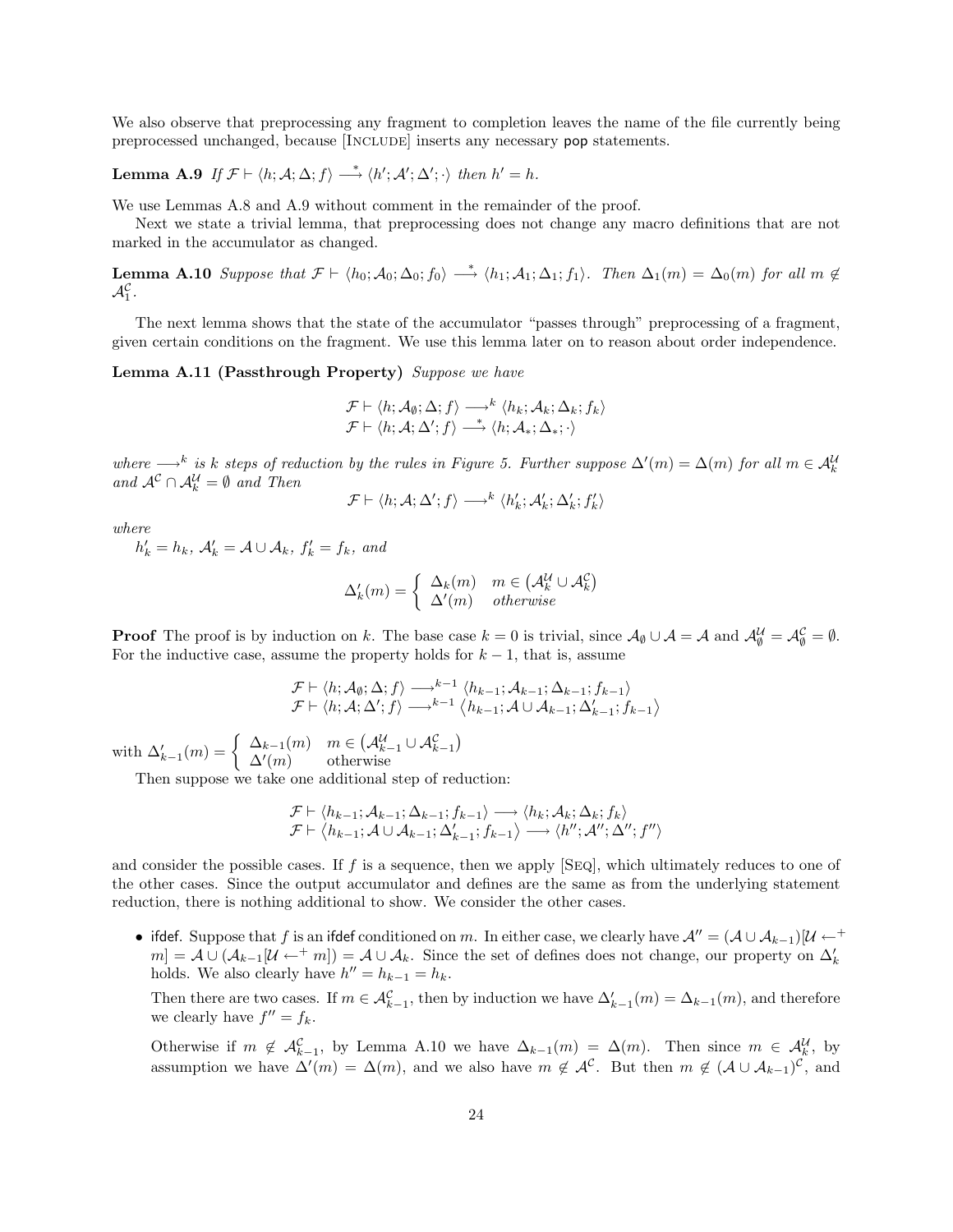thus by Lemma A.10 we have  $\Delta'_{k-1}(m) = \Delta'(m)$ . Putting this together, we have  $\Delta_{k-1}(m) = \Delta(m)$  $\Delta'(m) = \Delta'_{k-1}(m)$ . Thus we clearly have  $f'' = f_k$ .

Finally, observe that  $\mathcal{A}_{k}^{\mathcal{U}} = \mathcal{A}_{k-1}^{\mathcal{U}} \cup \{m\}$ , and by induction  $\Delta'_{k-1}(m) = \Delta_{k-1}(m)$  for  $m \in (\mathcal{A}_{k-1}^{\mathcal{U}} \cup \mathcal{A}_{k-1}^{\mathcal{C}})$ , and  $\Delta'_{k-1}(m) = \Delta'(m)$  otherwise. But we have just argued above that  $\Delta'_{k-1}(m) = \Delta_{k-1}(m)$ , and  $m \in \mathcal{A}_{k}^{\mathcal{U}}$  by [IFDEF+] or [IFDEF-]. And since  $\Delta_{k} = \Delta_{k-1}$  and  $\Delta'_{k} = \Delta'_{k-1}$ , we have  $\Delta'_{k}(m) = \Delta_{k}(m)$ for  $m \in (\mathcal{A}_k^{\mathcal{U}} \cup \mathcal{A}_k^{\mathcal{C}}),$  and  $\Delta'_k(m) = \Delta'(m)$  otherwise.

- includes. By the assumption the reduction of f under  $A$  never gets stuck, so both reductions can take a step, and trivially both produce the same accumulator since it is simply added to.
- extern, let, type, and let type. Trivial, since the accumulator is simply added to and the defines are not changed.
- def. Clearly we have  $A'' = A \cup A_k$  by applying induction and observing that [DEF] only adds to the macro uses and changes in the accumulator, and clearly  $f'' = f_k$ . We also clearly have  $h'' = h_k$ , and we have  $\mathcal{A}_{k}^{\mathcal{U}} \cup \mathcal{A}_{k}^{\mathcal{C}} = \mathcal{A}_{k-1}^{\mathcal{U}} \cup \mathcal{A}_{k-1}^{\mathcal{C}} \cup \{m\}$ . By induction we have  $\Delta'_{k-1}(m) = \Delta_{k-1}(m)$  for  $m \in (\mathcal{A}_{k-1}^{\mathcal{U}} \cup \mathcal{A}_{k-1}^{\mathcal{C}})$ , and  $\Delta'_{k-1}(m) = \Delta'(m)$  otherwise. Further,  $\Delta_k(m) = \Delta_{k-1}(m) = true$  by [DEF]. Thus we have  $\Delta'_k(m) = \Delta_k(m)$  for  $m \in (\mathcal{A}_k^{\mathcal{U}} \cup \mathcal{A}_k^{\mathcal{C}})$ , and  $\Delta'_k(m) = \Delta'(m)$  otherwise.
- undef. Similar to previous case.
- pop. Trivial, since clearly  $h'' = h_k$ , because they are set to the same value by [EOH].

 $\Box$ 

Given this lemma, we can now show that, assuming order-independence, the placement of an include file does not affect its behavior.

**Lemma A.12 (Separate Reduction)** Suppose preprocessing f evaluates the statement  $s =$  include h:

$$
\mathcal{F} \vdash \langle \cdot; \mathcal{A}_{\emptyset}; \Delta; f \rangle \stackrel{*}{\longrightarrow} \langle h_1; \mathcal{A}_1; \Delta_1; (s, f_2) \rangle \tag{A.1}
$$

$$
\mathcal{F} \vdash \langle h_1; \mathcal{A}_1; \Delta_1; (s, f_2) \rangle \stackrel{*}{\longrightarrow} \langle h_1; \mathcal{A}_2; \Delta_2; f_2 \rangle \tag{A.2}
$$

Also assume that  $\mathcal{F}(h)$  can be separately preprocessed:

$$
\mathcal{F} \vdash \langle \cdot; \mathcal{A}_{\emptyset}; \Delta; \mathcal{F}(h) \rangle \stackrel{*}{\longrightarrow} \langle \cdot; \mathcal{A}_h; \Delta_h; \cdot \rangle \tag{A.3}
$$

Then if  $\Delta; \mathcal{F} \vdash \mathcal{R}_3(f)$ , it is the case that  $\mathcal{A}_h^N \subseteq \mathcal{A}_2^N$ .

**Proof** Expanding out  $(A.2)$ , we have

$$
\mathcal{F} \vdash \langle h_1; \mathcal{A}_1; (\mathcal{S}, f_2) \rangle \longrightarrow
$$
\n
$$
\langle h; \mathcal{A}_1[\mathcal{I} \leftarrow^+ h]; \Delta_1; (\mathcal{F}(h), \text{pop } h_1, f_2) \rangle
$$
\n
$$
\mathcal{F} \vdash \langle h; \mathcal{A}_1[\mathcal{I} \leftarrow^+ h]; \Delta_1; (\mathcal{F}(h), \text{pop } h_1, f_2) \rangle \xrightarrow{\ast}
$$
\n
$$
\langle h_1; \mathcal{A}_2; \Delta_2; f_2 \rangle
$$
\n(A.4)

Then because  $\Delta; \mathcal{F} \vdash \mathcal{R}_3(f)$  and  $h \in \mathcal{A}^{\mathcal{I}}$ , we have  $\Delta; \mathcal{F} \vdash f \otimes h$ . Therefore by [PARTIAL-INDEP], we have  $(\mathcal{A}_1[\mathcal{I} \leftarrow^+ h])^c \cap \mathcal{A}_h^{\mathcal{U}} = \emptyset$ . Then by Lemma A.10, we have  $\Delta_1(m) = \Delta(m)$  for all  $m \in \mathcal{A}_h^{\mathcal{U}}$ . Moreover, by (A.4), we know the reduction of  $\mathcal{F}(h)$  did not get stuck using accumulator  $\mathcal{A}_1[\mathcal{I} \leftarrow^+ h]$ , macro environment  $\Delta_1$ , and current header file h. Now suppose we have

$$
\mathcal{F} \vdash \langle h; \mathcal{A}_{\emptyset}; \Delta; \mathcal{F}(h) \rangle \stackrel{*}{\longrightarrow} \langle h; \mathcal{A}_{h*}; \Delta_{h*}; \cdot \rangle \tag{A.5}
$$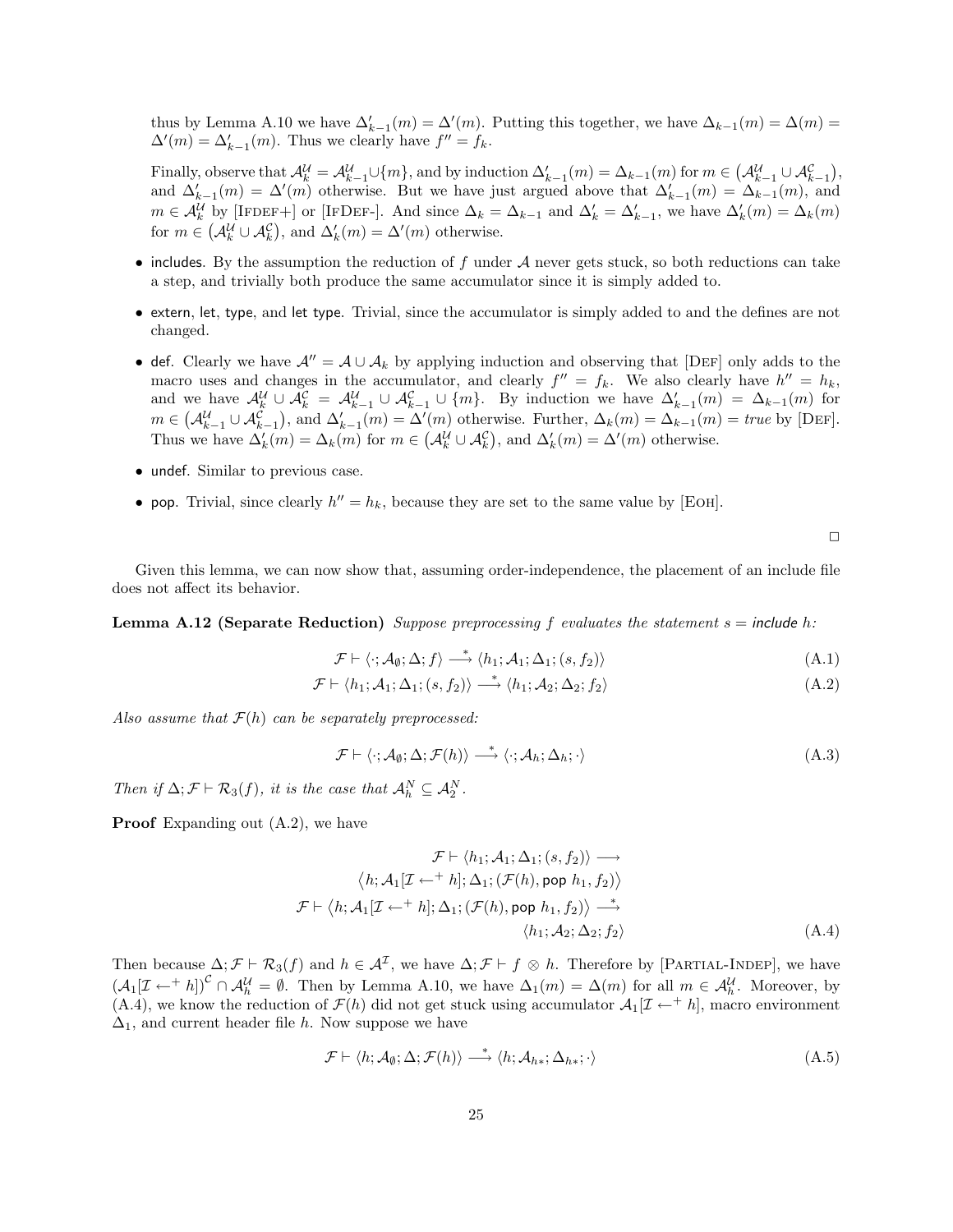Notice that by (A.3), this reduction cannot get stuck. Then we can apply the Passthrough Property (Lemma A.11) on  $(A.5)$  and  $(A.4)$ :

$$
\mathcal{F} \vdash \langle h; \mathcal{A}_1[\mathcal{I} \leftarrow^+ h]; \Delta_1; \mathcal{F}(h) \rangle \stackrel{*}{\longrightarrow} \langle h; \mathcal{A}_1[\mathcal{I} \leftarrow^+ h] \cup \mathcal{A}_{h*}; \Delta'_{h*}; \cdot \rangle
$$

But then by (A.4), we have  $\mathcal{A}_2 = \mathcal{A}_1[\mathcal{I} \leftarrow^+ h] \cup \mathcal{A}_{h*}$ . But observe that  $\mathcal{A}_h^N = \mathcal{A}_{h*}^N$  (changing the current include file doesn't change the symbol types, by the rules in Figure 5), and thus  $\mathcal{A}_h^N \subseteq \mathcal{A}_2^N$ .

Given this lemma, we can now show that if two fragments satisfy the conditions of [RULE 1] and the commonly-included header is order-independent, then any symbol exported by one and imported by the other has the same type in both.

**Lemma A.13 (Consistent Typing)** Let fragment  $f_e$  export g and let fragment  $f_i$  import g, and let both  $f_e$  and  $f_i$  include a common header fragment  $f_h(=\mathcal{F}[h])$  that declares the variable:

$$
\Delta; \mathcal{F} \vdash f_e \sim \mathcal{A}_e, \quad g \in \mathcal{A}_e^E, \quad h \in \mathcal{A}_e^{\mathcal{I}} \n\Delta; \mathcal{F} \vdash f_i \sim \mathcal{A}_i, \quad g \in \mathcal{A}_i^I, \quad h \in \mathcal{A}_i^{\mathcal{I}} \n\Delta; \mathcal{F} \vdash f_h \sim \mathcal{A}_h, \quad g \in \mathcal{A}_h^D
$$

Then if

$$
\Delta; \mathcal{F} \vdash f_e \stackrel{comp}{\longrightarrow} O_e \quad \Delta; \mathcal{F} \vdash \mathcal{R}_3(f_e) \Delta; \mathcal{F} \vdash f_i \stackrel{comp}{\longrightarrow} O_i \quad \Delta; \mathcal{F} \vdash \mathcal{R}_3(f_i)
$$

all hold, then  $A_h^N(g) = A_e^N(g) = A_i^N(g)$ , i.e., g maps to the same type in each fragment.

**Proof** By assumption, preprocessing  $f_e$  and  $f_i$  will eventually preprocess the statement  $s =$  include h. Thus we have:

$$
\mathcal{F} \vdash \langle \cdot; \mathcal{A}_{\emptyset}; \Delta; f_e \rangle \stackrel{*}{\longrightarrow} \langle h_{1e}; \mathcal{A}_{1e}; \Delta_{1e}; (s, f_{2e}) \rangle \n\mathcal{F} \vdash \langle h_{1e}; \mathcal{A}_{1e}; \Delta_{1e}; (s, f_2) \rangle \stackrel{*}{\longrightarrow} \langle h_{1e}; \mathcal{A}_{2e}; \Delta_{2e}; f_{2e} \rangle \n\mathcal{A}_{2e} \subseteq \mathcal{A}_e
$$

Then by Lemma A.12, we have  $\mathcal{A}_h^N \subseteq \mathcal{A}_{2e}^N$ . But then since  $\mathcal{A}_{2e}^N \subseteq \mathcal{A}_{e}^N$ , we have  $(g \mapsto \mathcal{A}_{h}^N(g)) \in \mathcal{A}_{e}^N$ . The by [COMPILE], we have  $\vdash A_e^N$ , and therefore  $A_e^N(g) = A_h^N(g)$ . Similarly we can show that  $A_i^N(g) = A_h^N(g)$ , because  $f_i$  included the same file. included the same file.  $\Box$ 

Theorem A.14 (Type-Safe Linking) Suppose  $\Delta; \mathcal{F} \vdash \mathcal{R}(\mathcal{P})$ , and suppose  $\Delta; \mathcal{F} \vdash \mathcal{P} \stackrel{comp}{\longrightarrow} [\emptyset \Rightarrow H_{\mathcal{P}} : \Psi_{EP}]$ . Also suppose that for any  $f_i, f_j \in \mathcal{P}$  that are distinct  $(i \neq j)$ , it is the case that

$$
\Delta; \mathcal{F} \vdash f_i \xrightarrow{comp} [\Psi_{Ii} \Rightarrow H_i : \Psi_{Ei}]
$$
  
\n
$$
\Delta; \mathcal{F} \vdash f_j \xrightarrow{comp} [\Psi_{Ij} \Rightarrow H_j : \Psi_{Ej}]
$$
  
\n
$$
\Delta; \mathcal{F} \vdash [\Psi_{Ii} \Rightarrow H_i : \Psi_{Ei}] \circ [\Psi_{Ij} \Rightarrow H_j : \Psi_{Ej}] \xrightarrow{comp} O_{ij}
$$

Then

$$
\vdash [\Psi_{Ii} \Rightarrow H_i : \Psi_{Ei}] \text{ link } [\Psi_{Ij} \Rightarrow H_j : \Psi_{Ej}] \sim O_{ij}
$$

**Proof** By assumption [LINK] holds. Observe that the linked file form  $(O_{ij})$  in [LINK] is the same as in [MTAL<sub>0</sub>-Obj], so we just need to show the hypotheses of this rule. To show [MTAL<sub>0</sub>-Obj], we first need to show each object file is well-formed, which follows by Lemma A.7. The last premise of  $[MTAL_0-OBJ]$ . disjointness of the domains of  $H_i$  and  $H_j$ , is the same as the premise of [LINK], so that also holds. Thus we only need to show link compatibility, or  $\vdash [\Psi_{Ii} \Rightarrow H_i : \Psi_{Ei}] \stackrel{\text{lc}}{\leftrightarrow} [\Psi_{Ij} \Rightarrow H_j : \Psi_{Ej}]$ . We show each premise of  $[MTAL_0-LC]$  in turn.